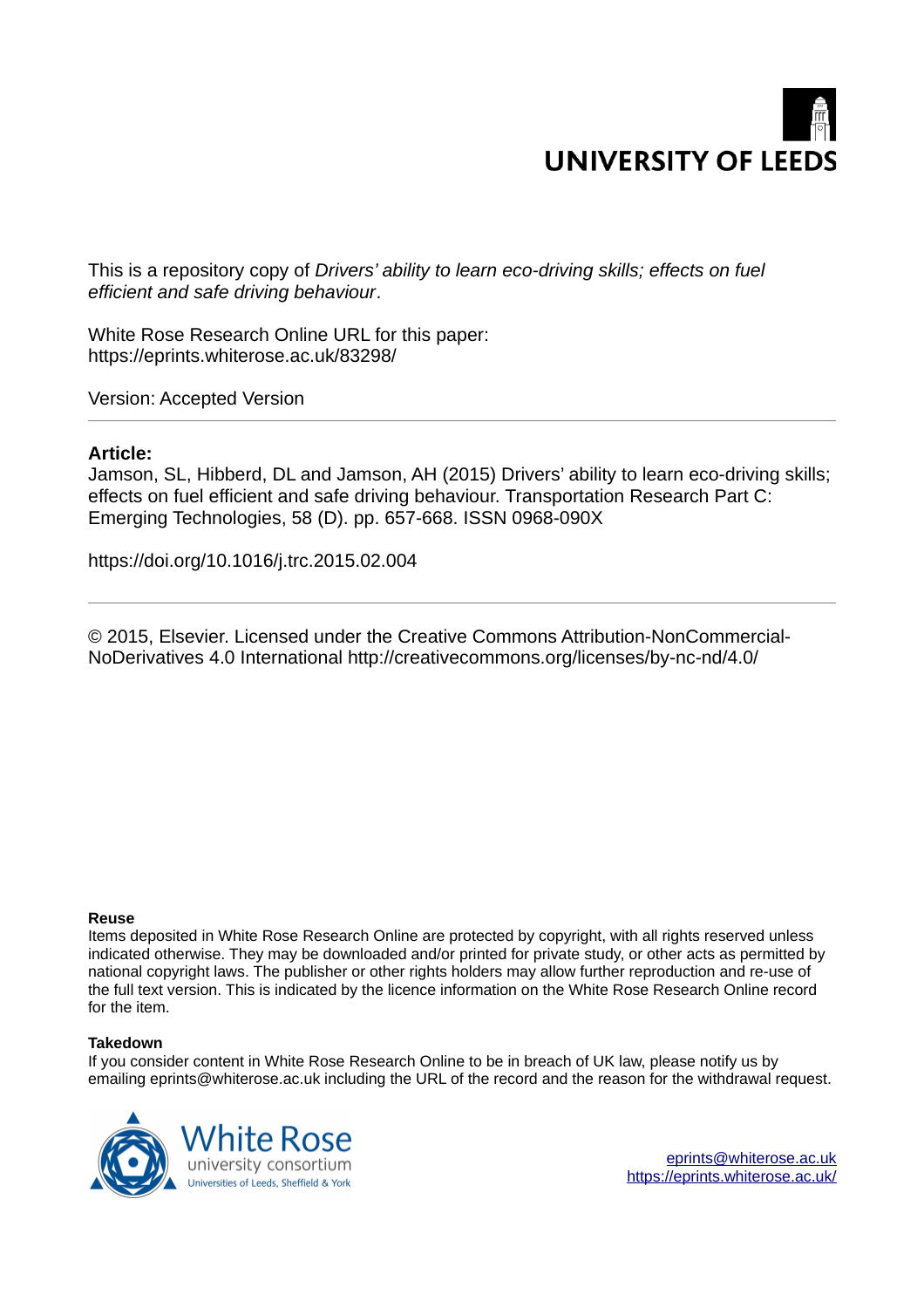**Drivers' ability to learn eco‐driving skills; effects on fuel efficient and safe driving behaviour**

**Samantha L. Jamson (S.L.Jamson@its.leeds.ac.uk)\* Daryl L. Hibberd (D.L.Hibberd@its.leeds.ac.uk) A. Hamish Jamson (A.H.Jamson@its.leeds.ac.uk)**

**\*Corresponding author Institute for Transport Studies University of Leeds LS2 9JT UK**

*To appear in Transportation Research Part C (Emerging Technologies) Special Issue on "Technologies to support green driving" Paper uploaded February 2015*

### **Abstract**

Whilst driving is inherently a safety-critical task, awareness of fuel-efficient driving techniques has gained popularity in both the public and commercial domains. Green driving, whether motivated by financial or environmental savings, has the potential to reduce the production of greenhouse gases by a significant amount. This paper focusses on the interaction between the driver and their vehicle – what type of eco‐driving information is easy to use and learn whilst not compromising safety. A simulator study evaluated both visual and haptic eco-driving feedback systems in the context of hill driving. The ability of drivers to accurately follow the advice, as well as their propensity to prioritise it over safe driving was investigated. We found that any type of eco-driving advice improved performance and whilst continuous real‐time visual feedback proved to be the most effective, this modality obviously reduces attention to the forward view and increases subjective workload. On the other hand, the haptic force system had little effect on reported workload, but was less effective that the visual system. A compromise may be a hybrid system that adapts to drivers' performance on an on‐going basis.

### **1. Introduction**

Whilst the process for gaining one's driving licence varies widely worldwide, the underlying premise of both professionally run training courses and the subsequent driving test, is that of safety. Safe driving has been studied extensively and league tables are produced regularly to monitor the global impacts of road deaths. As an example, the WHO Global status report on road safety (2013) serves as a baseline for the Decade of Action for Road Safety 2011‐2020, declared by the UN General Assembly. Being such a high profile concern (road accidents are one of the top ten causes of death worldwide), and with motoring consumers having access to independent assessments of the safety performance of vehicles via EuroNCAP, it is not surprising that vehicle manufacturers have focussed their research and development efforts on safety systems. These safety systems range from those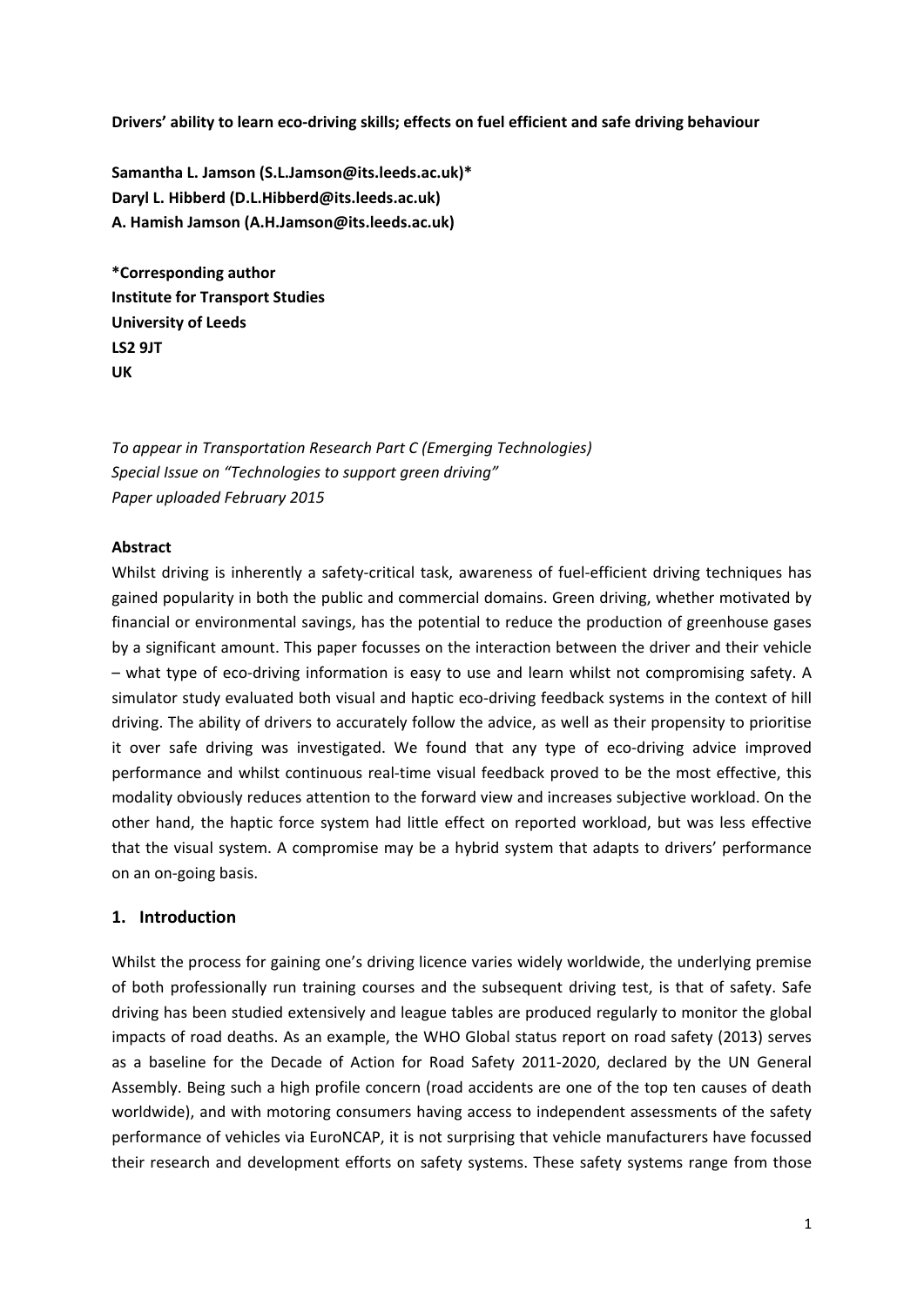that provide advice (e.g. curve speed warning) to those that intervene in safety‐critical situations (e.g. emergency brake assist).

Fuel efficiency ratings are also readily available and published by vehicle manufacturers. Nearly all new car models which are type approved for sale in the European Union have to undergo standard tests to determine their fuel consumption. However, the fuel consumption figures quoted are obtained under specific test conditions, and therefore may not necessarily be achieved in 'real life' driving conditions. A range of factors may influence actual fuel consumption ‐ for example, external temperature, vehicle load and use of auxiliary systems such as air conditioning. In addition, individual driving style can also play an important role in fuel efficiency.

In some countries, driving instructors are encouraged to teach eco-driving skills and some elements are evaluated in both the theory and practical driving test. This is a sensible approach given that studies have estimated that, independent of the vehicle and the technology on board, the driver can have a significant impact on fuel efficiency. van der Voort (2001), for example, cites potential fuel‐ savings in passenger cars in the region of 10-15%, when fuel-efficient driving styles are practised. These savings can be achieved without impacting on travel times (Barth and Boriboonsomsin 2009; Beusen et al. 2009). For the commercial sector, savings can be even higher and thus dedicated training courses for truck drivers have been developed and evaluated. Some studies have demonstrated positive long‐term effects (Symmons, Rose, and Doorn, 2008), whilst others have reported that drivers eventually return to their old driving patterns (Beusen et al. 2009).

The automotive market has responded to consumers' interest in greener driving by producing vehicles which have in-built eco-driving systems, providing advice to drivers and feedback on their fuel efficiency. In addition, stand-alone or "nomadic devices" are also available on the market, as are various smartphone applications. Examples include DriveGain (http://drivegain.com) which is an application using GPS data to monitor driver behaviour and provide advice on optimal driving and greenMeter (http://hunter.pairsite.com/greenmeter) which provides in-trip advice for eco-driving. The advantage that eco-driving systems have over the training courses described above is that they are ever-present; support is always at the driver's fingertips if they require it. These eco-driving support systems vary in many ways, including how they source their input data and how the information is relayed to the driver. This paper focusses on the latter point – how best to present eco-driving advice to the driver such that it is easy to follow and has minimal impact on other aspects of driving.

Numerous studies have reported positive effects of a range of eco‐driving systems on drivers' fuel efficiency. For example, Rakauskas, et al., (2010) evaluated a number of visual eco-driving support displays. The displays conveyed a range of information such as average fuel efficiency and instantaneous acceleration and all were successful in reducing fuel consumption in the short term (as was simply asking the driver to drive more fuel efficiently). Instantaneous (continuous) acceleration information was found to be the most effective, although the impact of such continuous visual information on drivers' glance patterns and hence distraction was not evaluated. Whilst visual displays have their advantages (e.g. the information can be "ignored" if necessary,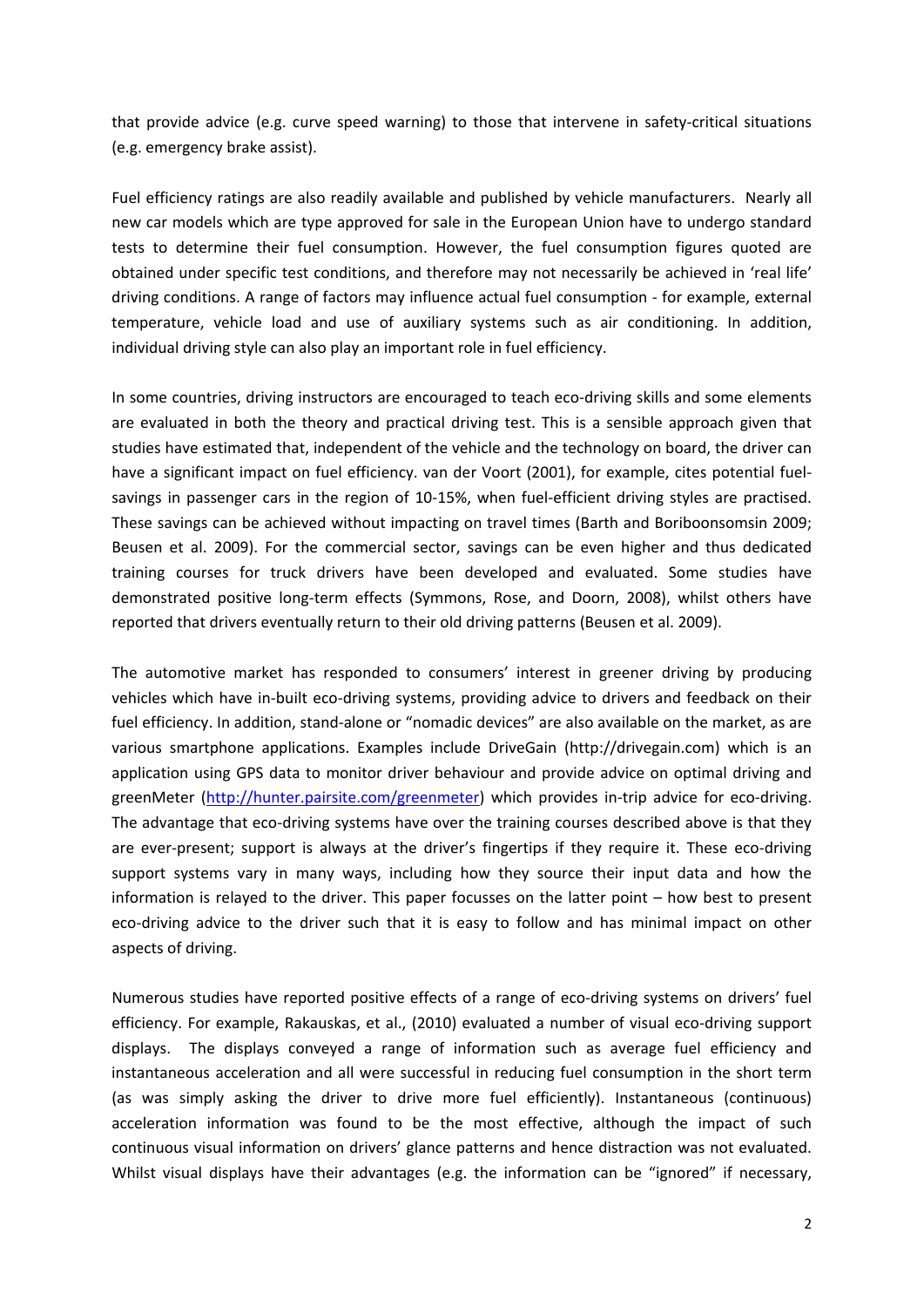Mollenhauer et al., 1994), the concern that increasing amounts of visual information may compromise driver safety has led to developments in other modalities for both safety and eco‐ driving applications. Haptic feedback (via the accelerator or brake) for collision avoidance (Lee et al., 2007), headway (Mulder et al., 2008), speed (Adell, Varhelyi and Hjalmdahl, 2008), and lane departure (Deroo, Hoc and Mars, 2012) have received attention. More recently, Birrell, Young and Weldon, (2013) evaluated the effects of a haptic accelerator pedal on driving performance and perceived workload and found positive changes to driver behaviour compared to a baseline condition. Subjective workload also decreased when driving with the haptic pedal leading to the conclusion that this modality was useful in this context as it does not encroach on other attentional resource pools that are used in driving (i.e. mainly visual). The study reported here extends the previous work on haptic feedback by including a direct comparison with visual feedback (as well as a baseline condition). Importantly, the efficacy of the systems is evaluated in the context of both fuel efficiency and safety.

In addition to a direct comparison between modality types, this study examines the concept of skill acquisition – do different modalities increase the pace of learning eco-driving skills? Skill acquisition, such as learning a new language, playing a musical instrument or learning to drive a car, requires the performer to move between several stages. In the first stage, coined the *cognitive stage* by Fitts and Posner (1967), users are exposed to and commit to memory the facts relevant to the skill. This declarative (knowledge) stage is then followed by the *associative stage* whereby the knowledge is transformed into a procedural form, such that the user "knows how" to perform a task. Finally, following repetitions of the task, an *autonomous stage* is reached whereby the procedure can be undertaken without conscious thought.

Experimental psychologists, as far back as the late nineteenth century (e.g. James, 1890) recognise the role played by automaticity in skilled performance and it features in theories of manual control (Shiffrin and Schneider, 1977). Automaticity allows performers to execute a task efficiently, unintentionally and unconsciously. The automatic behaviours are stimulus-driven, requiring limited or no controlled response (Trick et al., 2004). Moving from a controlled response, which requires access to declarative knowledge, to automaticity reduces effort and attentional demand (Logan, 1988). Some components of driving are a good example of this process; gear changing is considered to be an automated task (Baddeley, 2006; Michon, 1985). For a novice driver, gear changing is slower than for expert drivers (Duncan, Williams and Brown, 1991) and becomes automated after sufficient practice. Even after such practice, however, Shinar, Meir and Ben‐Shoham, (1998) report that there is still a cognitive cost in the process of changing gear manually. Using verbal report methodology, Renge (1980) found that novice drivers were more likely to comment on operational issues such as changing gear, steering or applying the brakes. On the other hand, experienced drivers referred to features deemed vital for safe driving, such as lead cars and pedestrians.

The rate of learning of eco-driving skills during experience with an eco-driving system is an important factor to consider when designing such a system. This will allow the delivery of information to be tailored to optimise learning, and also will allow identification of the point in time at which it is appropriate to reduce or remove the guidance to prevent the presentation of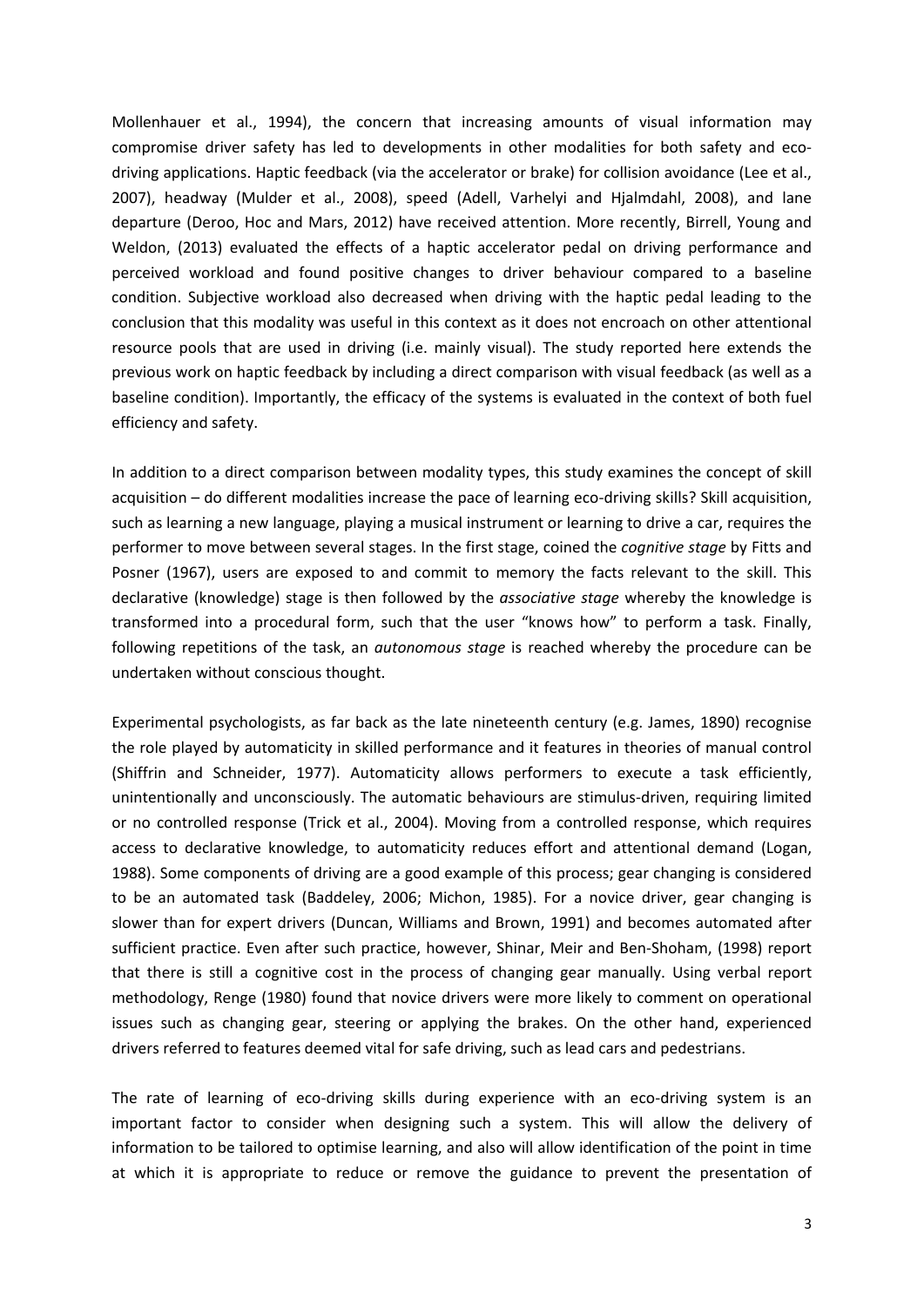redundant in-vehicle information. A key premise behind this study is that drivers who are able to learn eco-driving skills readily do not need constant eco-driving support. In fact, if advice is provided too frequently, this may become annoying for drivers, therefore influencing overall acceptance, and ultimately engagement with the system.

This paper is therefore an attempt to discover which modality is:

- most effective at conveying real-time eco-driving advice (two versions of haptic versus visual),
- which modality is the most easily learnt and
- whether there are any unwanted (safety) side-effects

# 2. Method

A driving simulator study was designed to present repeatable, highly-controlled motorway driving scenarios, thus allowing a consistent testing environment for the eco-driving systems. Hills were selected as a suitable test case as they are a common roadway event in which manipulation of the accelerator pedal has the potential to save fuel.

The study used the University of Leeds Driving Simulator, see Figure 1. The simulator's vehicle cab is based around a 2005 Jaguar S-type, with all of its driver controls fully operational. The vehicle's internal Control Area Network (CAN) is used to transmit driver control information between the Jaguar and one of the network of nine Linux-based PCs that manage the overall simulation. This 'cab control' PC receives data over Ethernet and transmits it to the 'vehicle dynamics' PC, which runs the vehicle model. The vehicle model returns data via cab control to command feedback so that the driver seated in the cab feels (steering torque and brake pedal), sees (dashboard instrumentation) and hears sounds like in normal driving (80W 4.1 sound system provides audio cues of engine, transmission and environmental noise).



Figure 1: University of Leeds Driving Simulator and haptic pedal design

The Jaguar is housed within a 4m diameter, spherical projection dome. Six visual channels are rendered at 60 frames per second and at a resolution of 1024x768. The forward channels provide a near seamless field of view of 250°, and the rear view channel (40°) is viewed through the vehicle's rear and side view mirrors. The simulator incorporates a large amplitude, eight degree of freedom motion system using a railed gantry and electrically-driven hexapod. The motion-base enhances the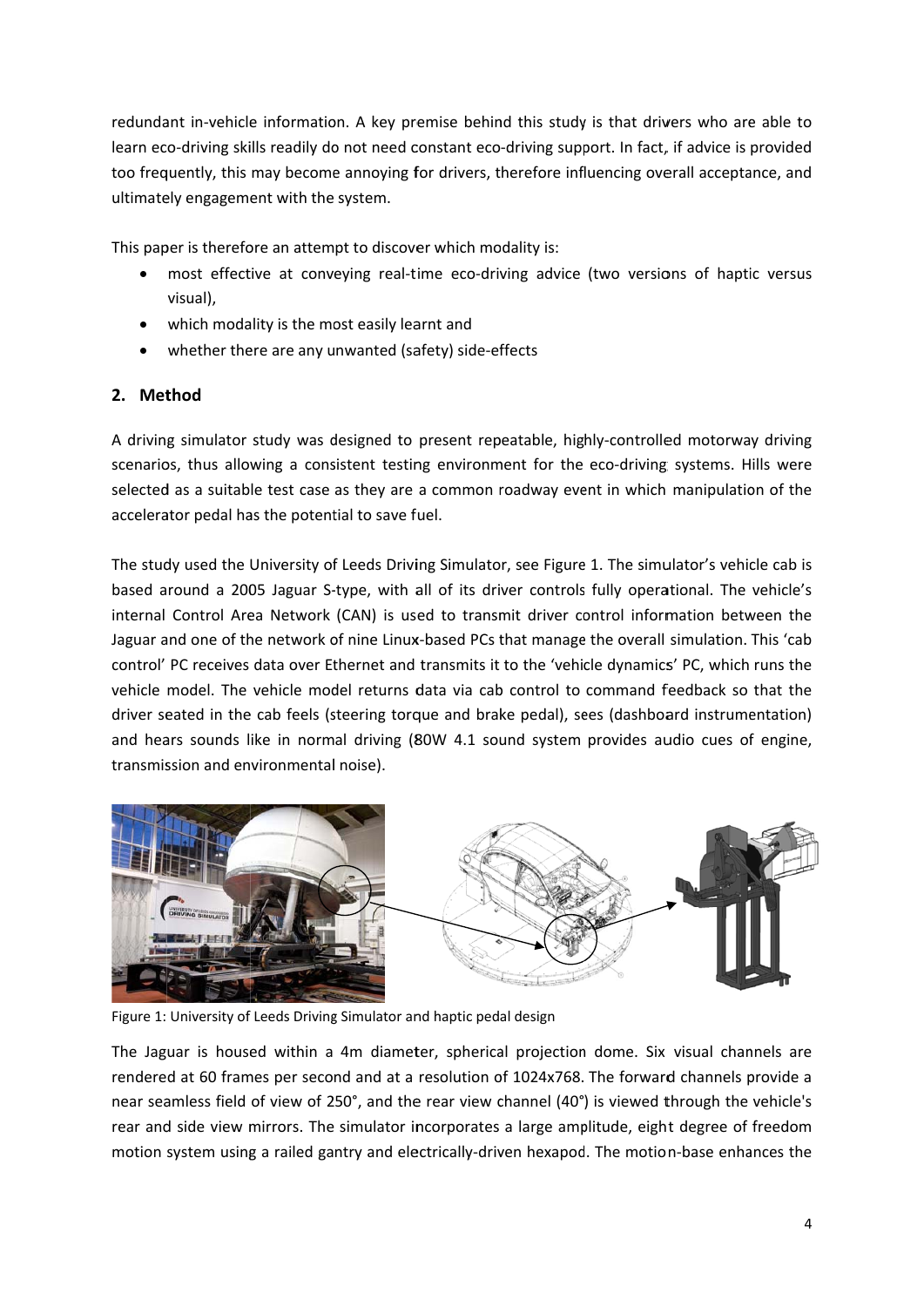fidelity of the simulator by providing realistic inertial forces to the driver during acceleration and cornering.

The existing accelerator pedal was replaced with a haptic accelerator pedal which is physically linked to a servo motor mounted on the dynamic platform, (Figure 1). By controlling the motor torque and position via a Baldor Mint Drive, pedal feedback up to 200N can be commanded. A modifiable "glass" dashboard instrument cluster arrangement was visualised via two 7.5" 800x480 colour LCD monitors built into the existing simulator cab. This dashboard allowed the presentation of the various eco-driving advice. Driver behaviour (vehicle controls) and vehicle data (position, speed, accelerations, etc.) are collected at a rate of 60Hz. Eye-tracking data were collected using a Seeing Machines faceLAB v5.0 to establish gaze direction.

A within‐subjects design was selected in which each participant drove once with each eco‐driving system and once without a system (Total = four drives). Participants used only one type of system during each 25 minute drive. The potential influence of experimental duration on learning effects was minimized by counterbalancing the order in which participants experienced the four drives.

# **2.1 Driving scenarios and tasks**

The study was conducted on a simulated two-lane motorway (speed limit 70mph or 112 km/h). Drivers were required to drive up and down a number of hills of the same length and gradient (4%). Traffic density on the hills was manipulated as being either low (800 vehicles/per lane/per hour) or high (1600 vehicles/per lane/per hour). Drivers were required to adjust their use of the accelerator pedal in order to ascend and descend these hills in the 'greenest', most fuel efficient way. The ecodriving systems presented advice to guide the driver to these pedal angles, see Section 2.2. All hills were comprised of four sections, each containing 3 x 252m 'tiles' (building blocks of the simulated road network and environment). Between the hills, 252m curved filler sections were used. The hill scenario is illustrated in Figure 2.

| 1                     | 2                                        | 3                      | 4                      | 5                                    | 6                    | 7                    | 8                                        | 9                    | 10                   | 11                                      | 12                    |
|-----------------------|------------------------------------------|------------------------|------------------------|--------------------------------------|----------------------|----------------------|------------------------------------------|----------------------|----------------------|-----------------------------------------|-----------------------|
| A: Accelerate phase   |                                          |                        | B: Decelerate phase    |                                      |                      | C: Decelerate phase  |                                          |                      | D: Accelerate phase  |                                         |                       |
| constant<br>gradient  | gradient<br>change                       | constant<br>gradient   | constant<br>gradient   | gradient<br>change                   | constant<br>gradient | constant<br>gradient | gradient<br>change                       | constant<br>gradient | constant<br>gradient | gradient<br>change                      | constant<br>gradient  |
| 7%<br>pedal<br>effort | $7 - 15%$<br>increase<br>pedal<br>effort | 15%<br>pedal<br>effort | 15%<br>pedal<br>effort | 15-7%<br>decrease<br>pedal<br>effort | 7% pedal<br>effort   | 7% pedal<br>effort   | $7 - 0\%$<br>decrease<br>pedal<br>effort | 0% pedal<br>effort   | 0% pedal<br>effort   | $0 - 7%$<br>increase<br>pedal<br>effort | 7%<br>pedal<br>effort |

Figure 2: Hill‐driving scenario (Colours represent required accelerator pedal action)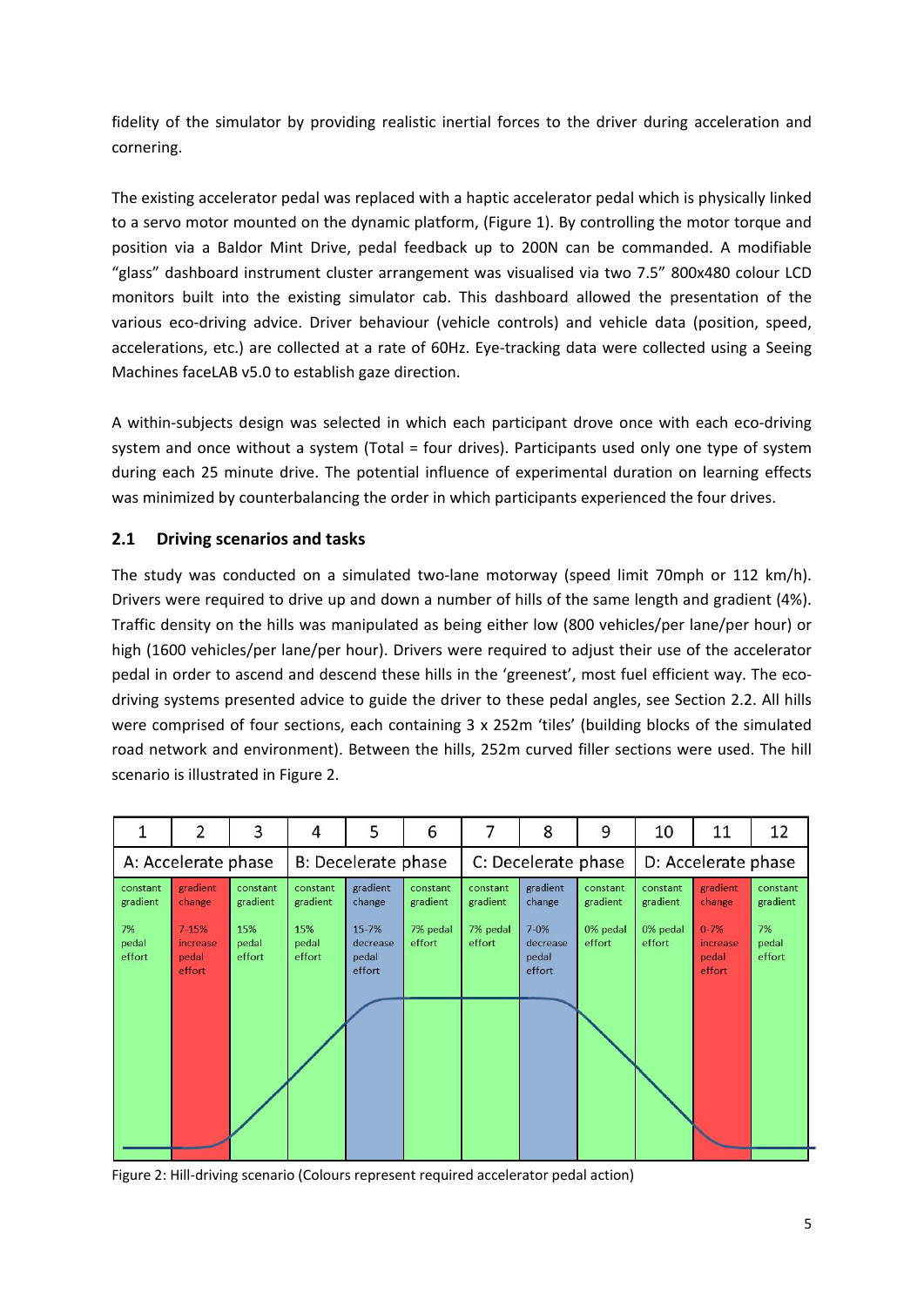The drivers' task was to drive as fuel efficiently as possible, meanwhile obeying the speed limit of the road and driving safely. They were informed that steady driving is key to fuel efficient driving and that they should focus on economical maintenance of the requested speed, and not the selection of a fuel‐efficient speed itself. This was to avoid large between‐participant variation in the selection of the most fuel-efficient speed. During each of the three drives with an eco-driving system, advice was provided on accelerator pedal usage, which the drivers were asked to follow. If followed effectively, the eco-driving guidance would enable the driver to maintain a constant speed over both the uphill and downhill sections. This follows one of the golden rules of eco-driving: to maintain as constant a speed as possible. Participants were incentivised to engage with the system using the offer of an additional reward for the best-performing 'eco-driver'. In the baseline drive, participants were required to judge how to drive fuel efficiently without guidance.

# **2.2 Eco‐driving systems**

The eco-driving systems provided guidance on how to achieve optimal fuel efficiency through accelerator pedal usage. The systems were based on an underlying eco-driving algorithm, which defined a "correct" pedal position for optimal fuel efficiency given the current vehicle speed, road gradient and required final speed (set to the speed limit of the road). The advice was therefore designed to guide a driver from their current performance to a more 'optimal' level of eco-driving performance. The system was not able to adjust its guidance based on the volume and position of the ambient traffic, and therefore it was the decision of the driver whether to obey the eco-driving guidance if it advised them to perform in a way which might compromise their safety e.g. to accelerate when following a lead vehicle moving slower than the speed limit. The eco-driving systems were switched on and off with a multi-functional control stalk attached to the steering wheel. The drivers were informed when to engage and disengage the system via a recorded message – "Please turn the ecodriving system on/off" – and were requested not to use this control at any other time.

## **2.2.1 Visual eco‐driving system**

The visual eco-driving system used Gonder, Earleywine and Sparks' (2011) principle of a colourcoded "OEM dashboard display" and was inspired by the Nissan EcoPedal as described by Meschtscherjakov et al. (2009). A foot symbol positioned on a moving accelerator pedal and displayed in the tachometer was used to present eco-driving information (Figure 3). Depending on how fuel-efficient the driver was performing, the foot symbol altered colour.



Figure 3: Visual eco-driving system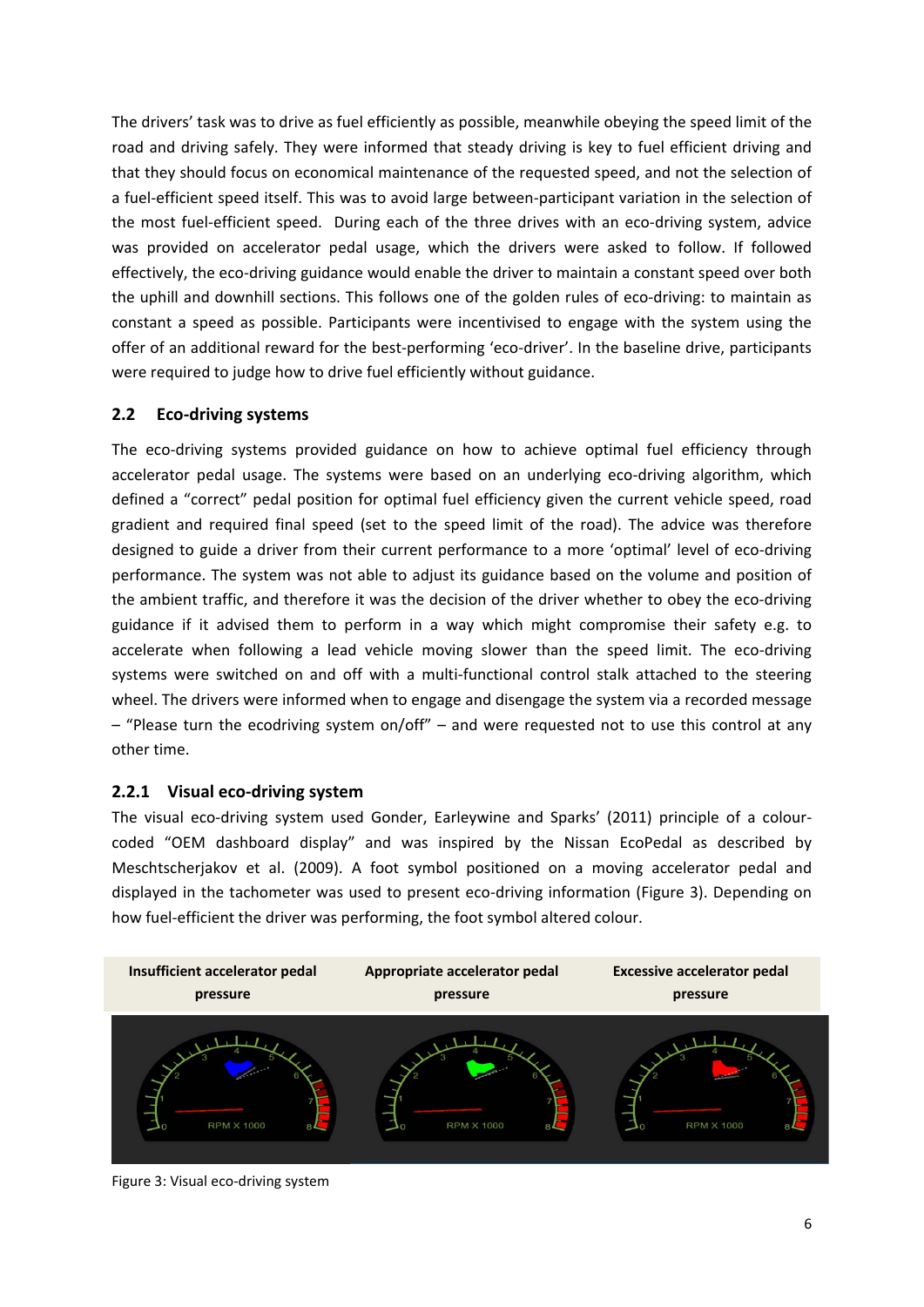A green foot indicated that the driver was driving at (or close to) the most fuel‐efficient accelerator pedal angle (target angle). A blue foot symbolised insufficient acceleration and therefore a need to increase pressure on the accelerator pedal to achieve the target angle. A red foot symbolised the opposite case – excessive acceleration – and a need to decrease pressure on the accelerator pedal to improve fuel efficiency. These three colours represented the midpoint and the extremes of an ecodriving success scale. The colour of the foot Gouraud‐blended between the three options over a 5% range, such that a pedal error of +6% would produce a pure red foot symbol.

This visual display also provided second‐order information in the form of the current and required accelerator pedal position. A solid line was displayed to show current pedal position and a dotted line to show required pedal position. The foot/accelerator pedal combination move in the display, similar to the motion of an accelerator pedal in reality. This information shows the driver both the direction and relative distance of travel required to improve and ultimately optimise their ecodriving performance. The eco-driving task is accomplished by matching the position of the grey 'current position' line with the dashed 'desired' position line. This will cause the foot symbol to remain green in colour.

## **2.2.2 Haptic eco‐driving systems**

The haptic feedback systems were based on Mulder et al.'s (2008) *force* and *stiffness* feedback. Both haptic feedback systems operate using the same underlying algorithm as the visual dashboard displays and therefore are continuously advising on a fuel efficient accelerator pedal position. However, this information is presented to the driver differently between these two systems.

In the *force* feedback condition, a significant extra force (40N) was required by the driver to further increase accelerator pedal travel beyond that prescribed by the algorithm to be the most fuel efficient. The precise accelerator pedal angle (kneepoint) at which this extra force was applied varied depending on whether the driver was currently accelerating, decelerating or maintaining their speed. This kneepoint was introduced to guide the driver towards the 'ideal' accelerator pedal angle. In the *stiffness* feedback condition, the guide kneepoint was produced by a distinct change in pedal stiffness, rather than a step force for drivers to overcome. The gradient of the pedal force vs. pedal travel line changed from the standard stiffness of 0.2N per percent pedal travel to 2.9N per percent pedal travel. In both cases, the above pedal manipulations were designed to alert the driver at the moment of excessive acceleration. These two systems were also capable of informing the drivers that insufficient pressure was being applied to accelerator whereby the pedal becomes less resistant in in those circumstances were fuel efficiency can be improved by increasing pedal force.

### **2.3 Hypotheses**

The road network was specifically designed to answer two research questions.

i. Learning: Do drivers learn to eco-drive at different rates depending on the type of system? Three hills with 4% gradient were presented to the driver in each drive. This research question was answered by investigating how objective driving performance changed across these three occurrences of the same type of hill.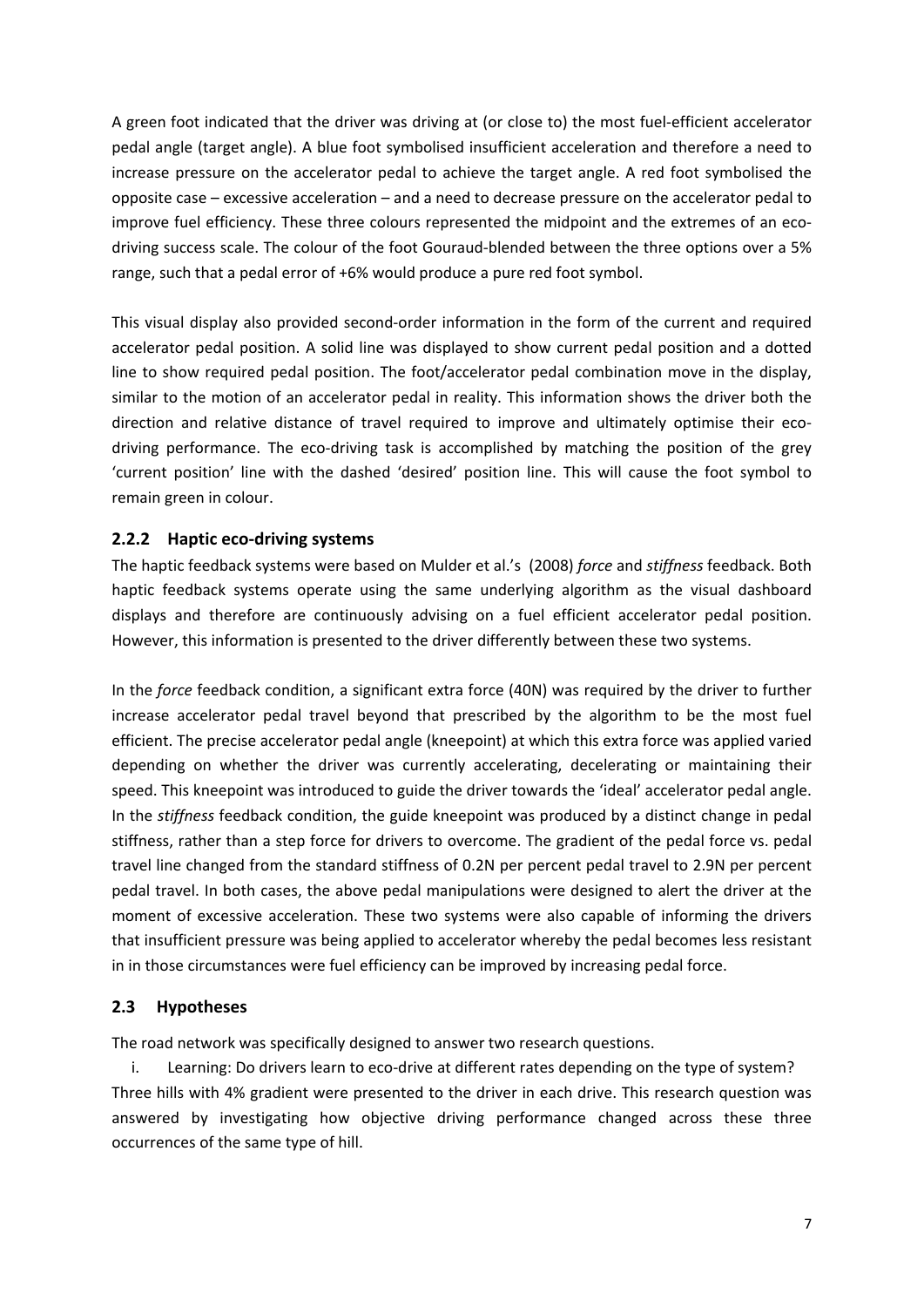## ii. Prioritisation: Do drivers prioritise safety over eco-driving?

After an initial period of driving up and down three hills with low density ambient traffic, three hills were presented with high density ambient traffic. The increase in the volume of vehicles was designed to prevent the driver being able to successfully achieve the eco-driving task without reducing their safety. A comparison of safety measures between the high and low density traffic sections was performed to answer this research question.

## **2.4 Participants**

22 drivers took part, balanced for gender, age, driving experience and annual mileage (Table 1).

|                     |       |           | Male $(n=10)$ |      | Female $(n=12)$ |           |       |      |  |
|---------------------|-------|-----------|---------------|------|-----------------|-----------|-------|------|--|
|                     | Mean  | <b>SD</b> | Max.          | Min. | Mean            | <b>SD</b> | Max.  | Min. |  |
| Age (years)         | 34    | 11        | 59            | 22   | 40              | 15        | 67    | 22   |  |
| Experience (years)  | 15    | 10        | 31            | 6    | 23              | 14        | 50    | 3    |  |
| Annual mileage (mi) | 11700 | 5900      | 25000         | 6500 | 7150            | 3650      | 15000 | 3000 |  |

Table 1: Participant sample characteristics

Questionnaires were completed after each drive to provide an indication of the workload involved in driving economically (with or without an eco-driving system).

## **2.5 Data collection**

Driving performance data were analysed from the hill regions of the road network only. Each hill was divided into four sections for data collection (as shown in Figure 2). This allowed performance to be analysed not only for the entire hill drive, but also for each section of the hill (accelerate ascent, decelerate ascent, decelerate descent, accelerate descent).

The primary variable used to determine the accuracy of eco‐driving performance was *root mean squared pedal error*, which is used to indicate the extent to which participants managed to achieve the ideal 'green' accelerator position throughout the ascent and descent of the hill. Successful ecodriving performance was defined as being the absence of an error between the accelerator pedal angle required for fuel efficient performance (the target angle based on the eco-driving guidance) and the accelerator pedal angle selected by the driver. Large mean discrepancies between these two values qualified as poor eco-driving whilst minimising this error terms qualified as good (or successful) eco-driving. In addition, in order to assess the propensity of drivers to move their gaze away from the roadway in order to attend to secondary tasks (including the eco-driving interface), eye‐tracking data were processed to obtain *Percent Road Centre* (PRC). PRC was defined as the proportion of gaze data points, labelled as fixations, which fell within the road centre area, a 6° circular region located around the driver's most frequent fixation location. (This most frequent fixation location was measured during the baseline drive and used for data extraction across all drives). PRC has previously been demonstrated to be a sensitive indicator of visual distraction (Victor, Harbluk and Engström, 2005) with lower values indicating less attention focused towards the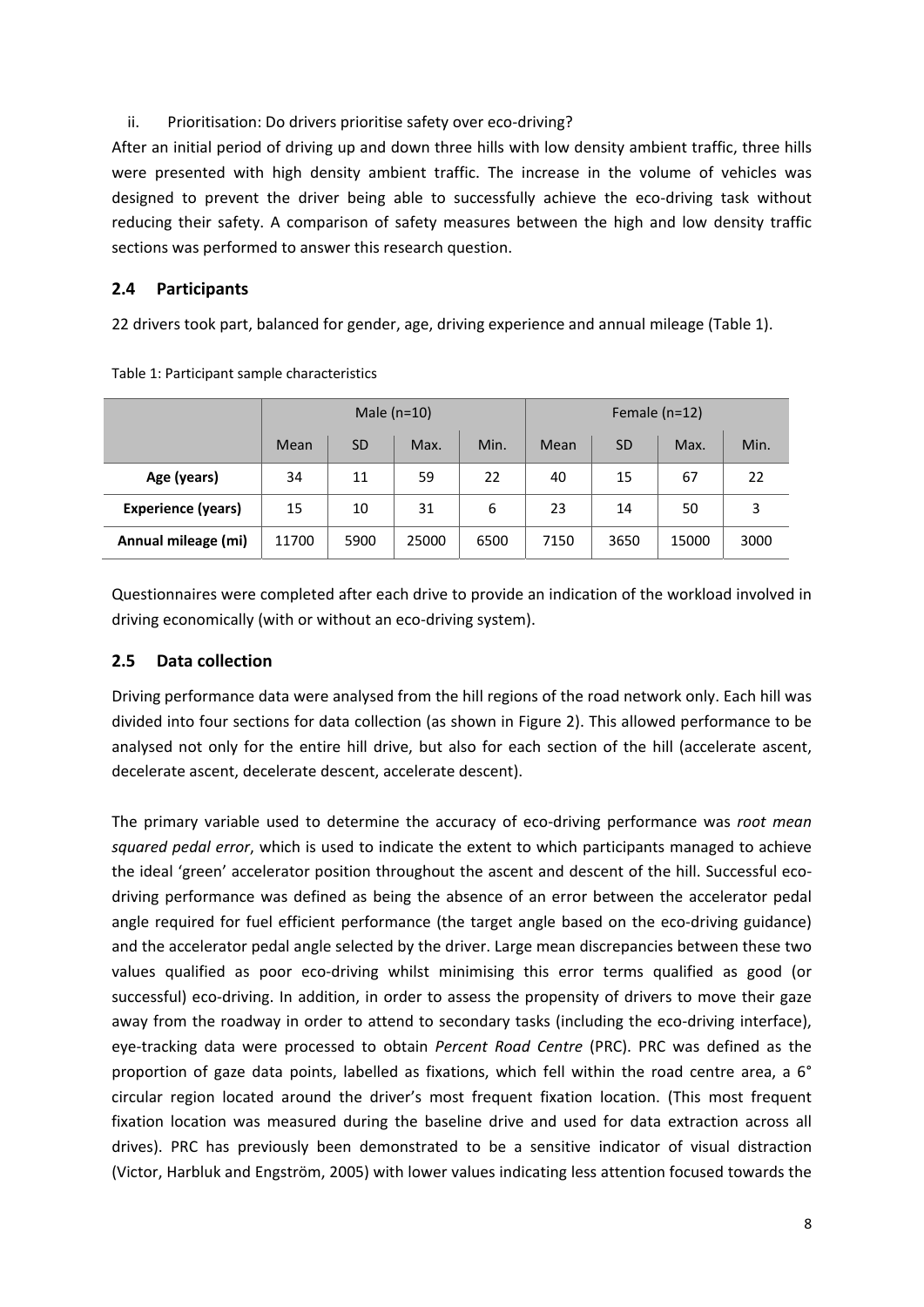visual demand of driving. The NASA‐TLX, multi‐dimensional workload scale was administered immediately after each of the four drives (no system, visual, force and stiffness) to obtain an estimate of driver workload during each drive and hence an indication of the workload associated with use of a particular system. The tool has been demonstrated to be simple to use and with good sensitivity to experimental manipulations in the simulator environment (Hart, 2006).

# **3. Results**

The data included in the analysis did not violate assumptions of parametric testing, thus repeated measures ANOVAs were performed. The independent measures were: System (four levels: baseline, visual, haptic force, haptic stiffness), Repeat (three levels: first, second, third drive) and Section (four levels: road sections A-D). In the analysis in Section 3.2 (prioritisation of safety over eco-driving) an additional variable of Traffic Density (two levels: low, high) was included. Only performance in the low density was considered in Section 3.1 (Learning) as drivers were unconstrained by the surrounding traffic. In all cases, where Mauchly's test of sphericity produced a significant result, the Greenhouse‐Geisser correction was applied. For each analysis, a series of Bonferroni‐corrected pairwise comparisons was undertaken to establish simple effects.

# **3.1 Learning varies with System type**

A significant main effect of System on mean pedal error was observed, [F(3,63) = 16.529, p < .001,  $\eta^2$ = .440]. Post‐hoc tests indicated that mean error was significantly higher in the baseline condition compared to all three systems. In addition, pedal errors were significantly lower when using the visual interface compared to either haptic interface.

The main effect of Repeat did not reach significance, suggesting that there was no improvement in eco‐driving performance over time. Furthermore, the interaction of System x Repeat was also not significant, suggesting that none of the systems nor the baseline condition produced a reduction in mean pedal error across the three hills considered, Figure 4.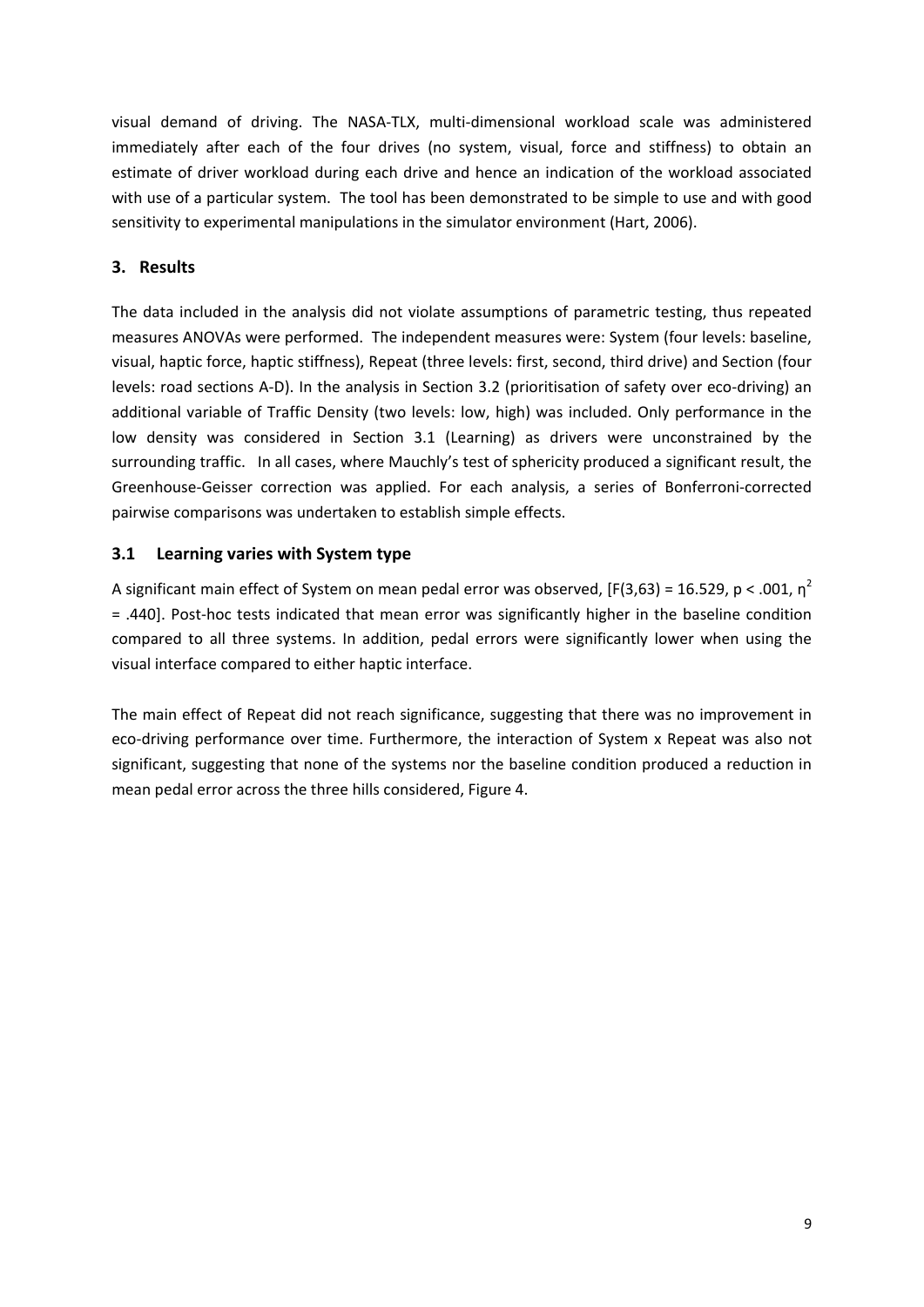

Figure 4: Root mean squared pedal error by Repeat

When driving performance was analysed by hill Section, a main effect was observed, [F(1.97,41.37) = 9.317, p < .001,  $\eta^2$  = .307]. Overall, performance was superior during the two hill ascent sections (A and B) compared to performance in the final section of the hill (D). This is likely to be due to the nature of the eco-driving task at these points. For example, whilst the driver has their foot on the pedal for the entire duration of Sections A and B, they are required to remove their foot from the pedal to decelerate the vehicle in Section C. As a result, participants reach the beginning of Section D without pressure on the accelerator and therefore are less likely to perceive the guidance to reaccelerate at the foot of the hill when presented via a haptic pedal. This means that for two out of the three systems, Section D begins with guidance that the participant may not be able to perceive. This explanation is supported by the significant System x Section interaction,  $[F(9,189) = 3.833, p =$ .002,  $\eta^2$  = .154]. Figure 5 shows more consistent pedal errors across hill sections when using the visual interface, compared to greater pedal errors in Section D when using either haptic interface.

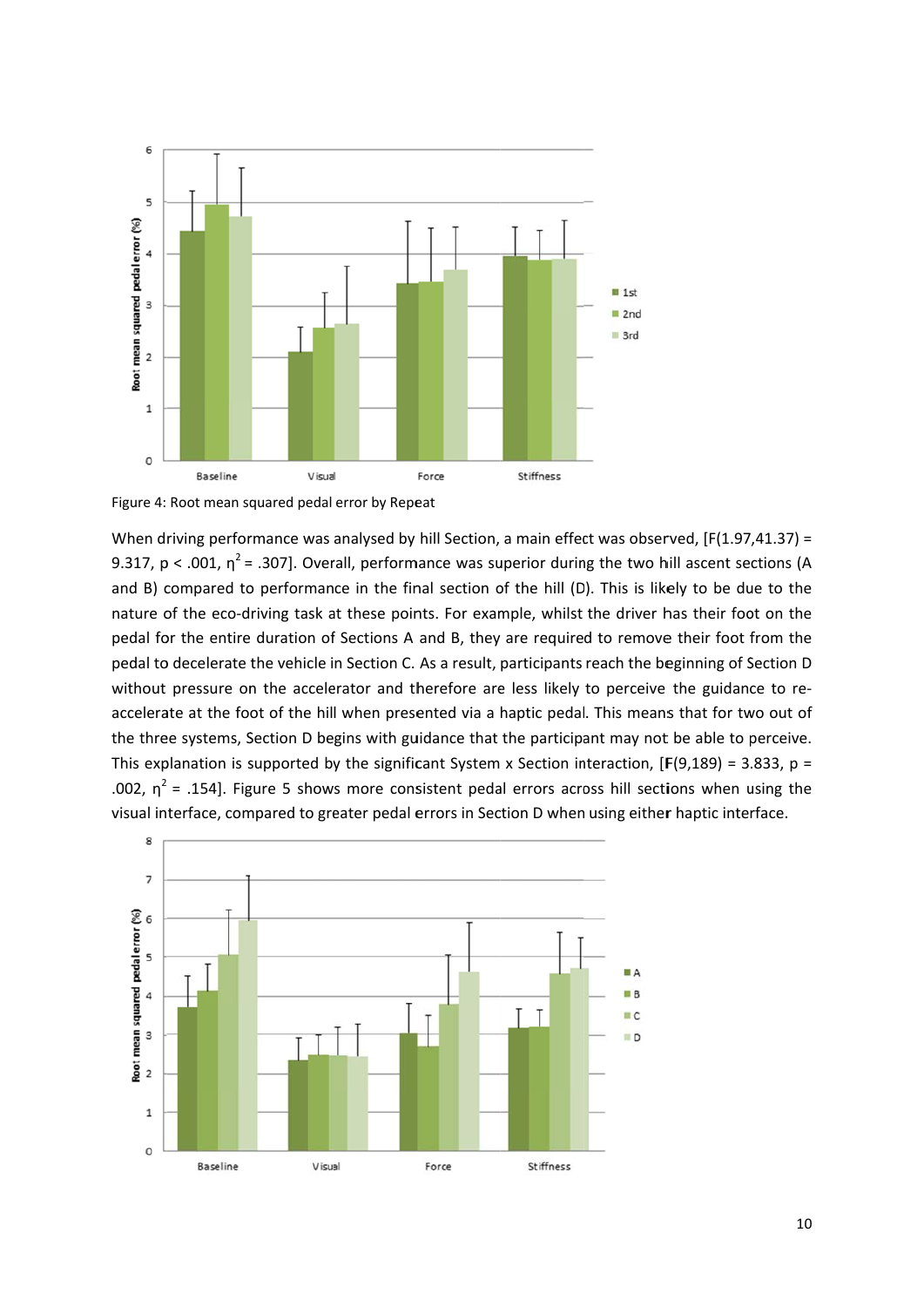Figure 5: Root mean squared pedal by hill Section

Moving onto glance behaviour as an indication of driver distraction, there was a significant main effect of System on PRC,  $[F(3,54) = 25.671, p < .001, \eta^2 = .440]$ . Figure 6 shows that the time spent looking towards the road centre was significantly lower when interacting with the visual eco-driving system compared to either haptic system or baseline.



Figure 6: Percent road centre by System

Overall, the provision of visual guidance, despite encouraging accurate eco-driving performance (see root mean squared pedal error analysis) increases the distraction from the forward roadway. The provision of haptic guidance creates lower visual distraction than a visual interface. However, in addition, there is a tendency for the haptic systems to improve visual attention to the driving scene compared to baseline driving.

Further analysis showed neither an effect of Repeat on PRC, nor an interaction of System x Repeat.

#### **3.2 D Driver prioritisation of safety over eco-driving**

The six hills that the drivers experienced were divided into two sets of three characterised by either low or high density traffic. The eco-driving task remained the same throughout these six hills. However, the increased traffic density on the latter three hills prevented the driver from accurately following the eco-driving advice if they wished to maintain a safe distance to the vehicle in front, and avoid a collision. Good eco-driving performance in both the high and low density traffic would suggest that participants are prioritising the eco-driving task over the maintenance of an adequate safety margin. In contrast, poorer eco-driving performance in the high density condition would imply that participants account for this more demanding driving scenario by focusing on the maintenance of safety over fuel efficiency.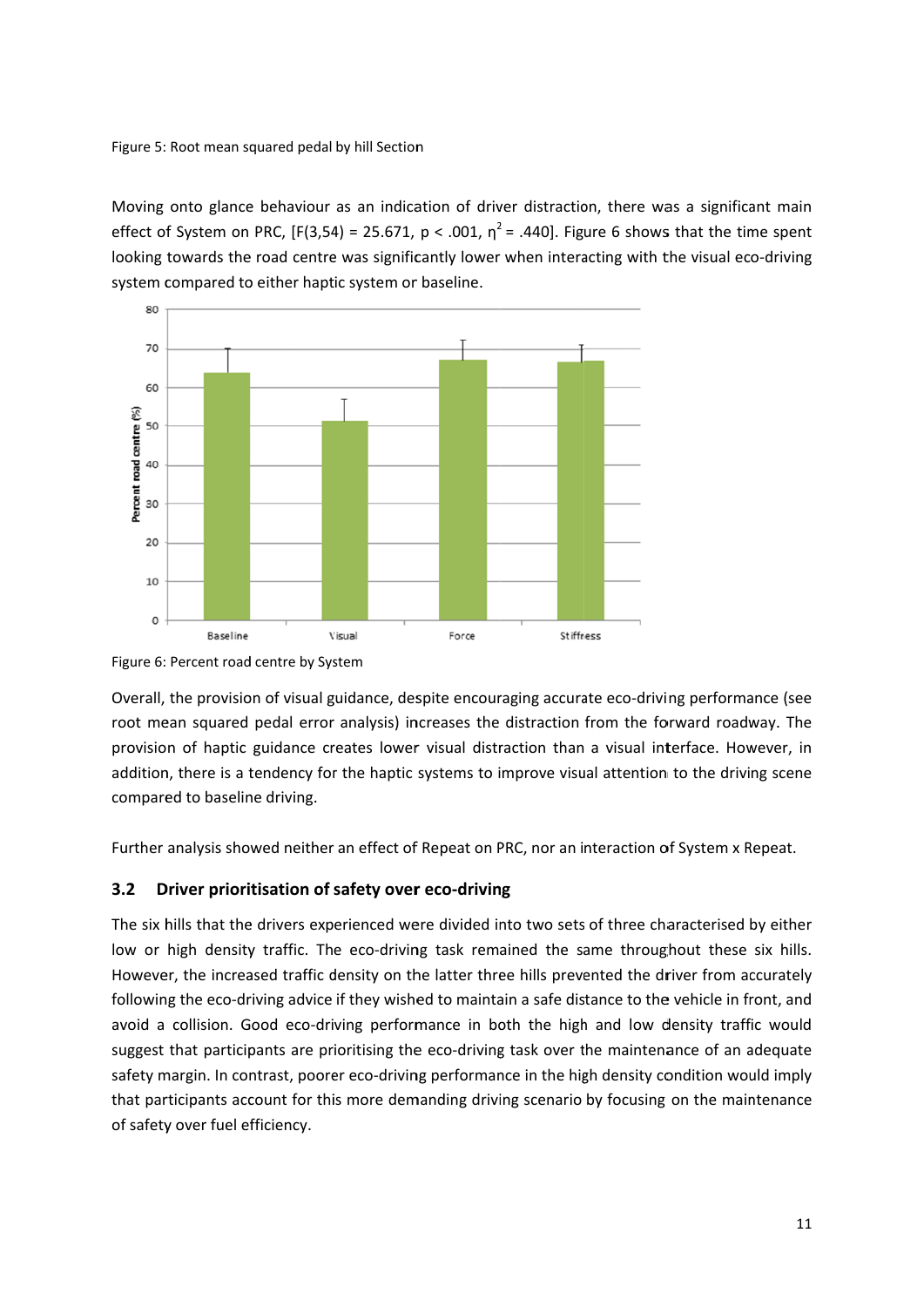With regards driving performance, the main effect of Traffic Density on root mean squared pedal error was significant,  $[F(1,20) = 1553.472, p < .001, \eta^2 = .987]$ , with higher mean pedal errors observed in the high density traffic compared to the low density traffic. A significant interaction of System x Traffic Density showed that the difference in eco-driving performance across systems is largely evident in the low density driving conditions,  $[F(3,60) = 3.741, p = .016, n^2 = .158]$ , Figure 10. There remains a slight tendency for better performance with the visual and haptic force systems, suggesting that these systems provide better guidance on accelerator usage in busier traffic as well.



Figure 7: Root mean squared pedal error by System and Traffic Density

There was neither a significant effect of Repeat ( $p = .218$ ) nor a significant interaction of System x Repeat ( $p = .985$ ), thus suggesting that participant performance did not improve over time, either with or without an eco-driving assistant.

If drivers prioritise safety over eco-driving, then it would be expected that PRC would increase with increasing traffic density, perhaps more so when the driver is engaging with the visual interface than either of the haptic interfaces. There was a significant main effect of Traffic Density on PRC, [F(1,17) = 65.713, p < .001,  $\eta^2$  = .794], with more looking towards the road centre during the high density traffic compared to the low density traffic. Furthermore, the significant interaction of System x Traffic Density on PRC suggests that changes in attention to the forward roadway are affected by the type of eco-driving advice being provided,  $[F(3,51) = 4.486, p = .007, n^2 = .209]$ , Figure 8.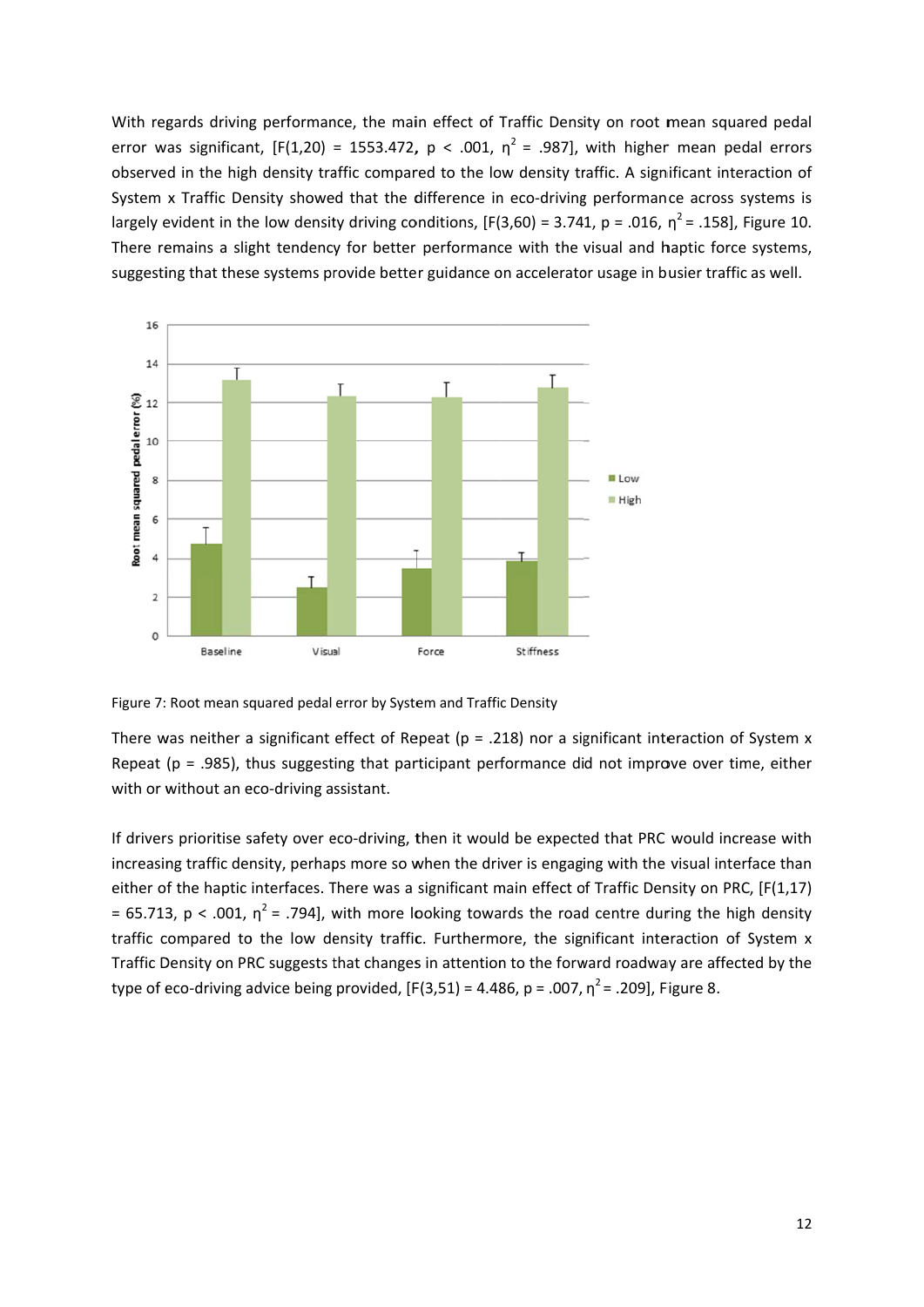

Figure 8: Percent road centre by System and Traffic Density

For both high density and low density traffic conditions, PRC was significantly lower when using the visual interface. However, the effect size was substantial larger in the low density traffic conditions (0.588) compared to the high density traffic conditions (0.302). In fact, the increase in PRC from low to high traffic density driving was approximately twice as large when interacting with the visual display, than with any other system, suggesting that drivers amend their gaze behaviour to preserve their safety more in this case. PRC showed no variation with repetition of the hill driving scenario nor across different sections of each hill.

With regards to longitudinal control of the vehicle, mean headway provides an indication of drivers' relative priorities of successful eco-driving and maintaining safety. In the low density traffic, it was largely possible to maintain the required speed (thus adhere to the eco-driving advice) whilst keeping a safe following distance. In contrast, during high density traffic, it was only possible to adhere to the eco-driving advice by accepting a shorter mean headway during the drive. The analysis of the variables above (root mean squared pedal error and PRC) suggested that drivers neglected the eco-driving task to preserve their safety. However, the findings for mean headway showed that driver priorities were not as simple as that. There was a significant main effect of Traffic Density on mean headway,  $[F(1,10) = 27.385, p = .001, n^2 = .733]$ , with participants driving closer to their lead vehicle on average during the high density traffic compared to the low density traffic. This would suggest that although drivers are less able to perform the eco-driving task successfully in the more congested conditions, they are willing to approach the vehicle in front more closely - perhaps to obey the eco-driving advice more accurately or to avoid braking. The same result was observed when minimum headway was analysed, with significantly shorter minimum distance to the lead vehicle during high density traffic compared to low density traffic.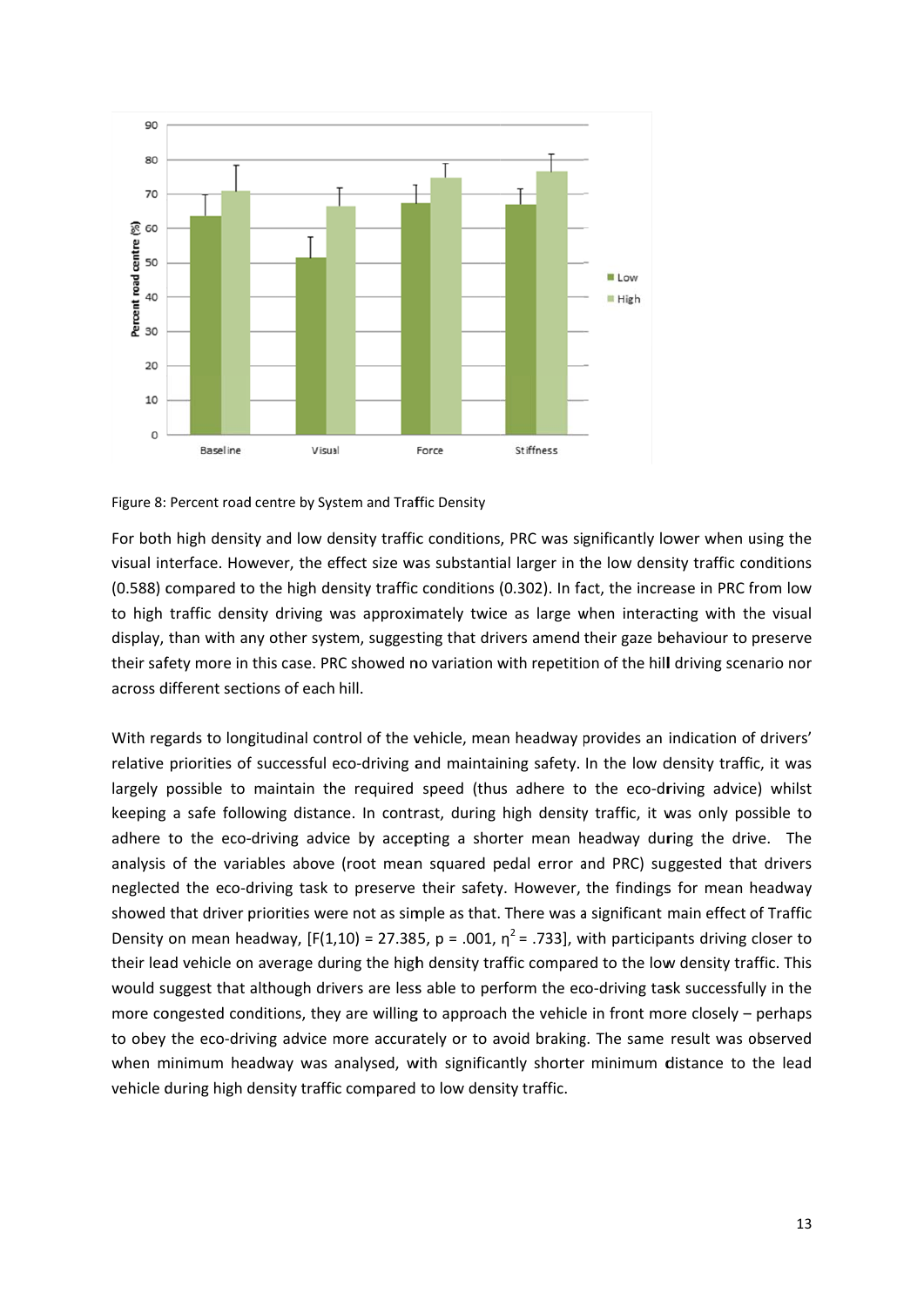Whilst there was no main effect of System, a significant System x Traffic Density interaction indicated that only in high density traffic did drivers follow the vehicle in front significantly closer when using the visual interface than when driving without an eco-driving system.



Figure 9: Mean headway by System and Traffic Density

#### $3.3$ Workload

The NASA-TLX workload scale is sub-divided into six subscales. The ratings provided for each subscale were compared between levels of System using non-parametric Friedman's ANOVA and Wilcoxon Signed Rank post-hoc tests. The alpha value used to test for significance was adjusted to account for the number of post-hoc tests performed ( $\alpha$  = .0083). The ratings for the six NASA-TLX subscales were summed to provide a 'total workload' score for each participant.

A significant effect of System was observed.  $x^2(3) = 26.564$ .  $p < .001$ . Post-hoc testing revealed lower overall workload with the haptic-force system compared to all other conditions. The visual display was rated as creating greater overall workload than either baseline driving or a haptic stiffness interface (Figure 10). This suggests that the total perceived workload demand when eco-driving is substantially reduced by the presence of a non-visual system. Whilst the visual display provides the most unequivocal guidance regarding the driver's success in the eco-driving task, this benefit can create an additional information processing load that can be perceived negatively by the driver.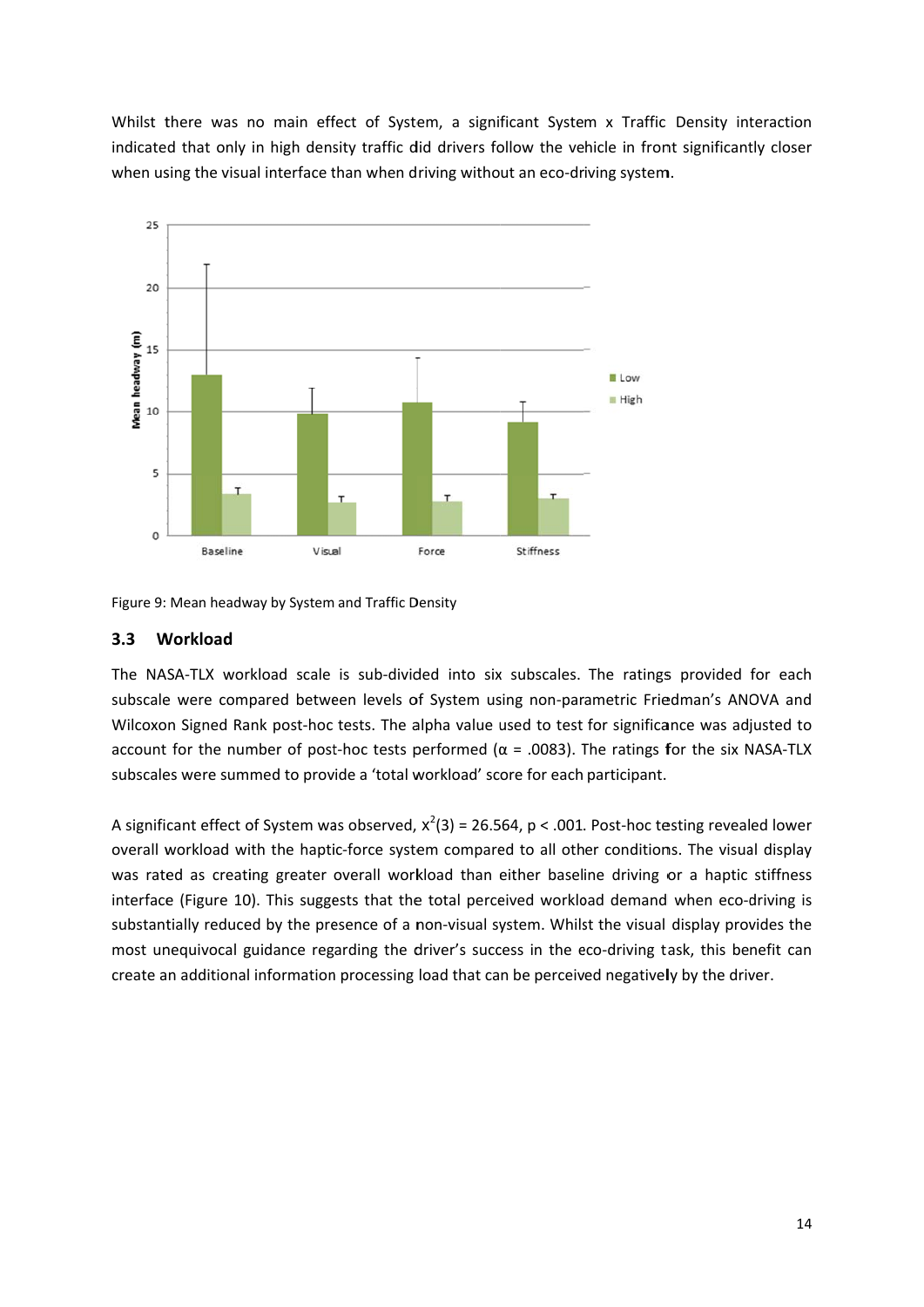

Figure 10: Median total workload score by System (errors bars display range)

## 4. Conclusions

This paper has presented the work from a driving simulator study which investigated the rate of learning of eco-driving and the relative prioritisation of driver safety and fuel efficient driving, when using three in-vehicle eco-driving systems. These systems were designed to enable the driver to achieve optimal fuel efficiency through the provision of advice about accelerator pedal angle. Through investigation of root mean squared pedal error, it has been shown that eco-driving can be improved by providing such advice.

In terms of which type of eco-driving system is most effective, there are two considerations. The error between desired pedal angle for economical driving and the angle selected by the driver was lower with the visual than either haptic system. However, a steady accelerator pedal position is always a useful indicator of fuel efficient driving. For this measure, it was observed that the haptic force system led to driving with the most consistent accelerator pedal position. The haptic stiffness system does not appear to provide guidance that allows this system to compete with the visual or haptic force interfaces when these variables are considered. Verbal feedback from the participants would suggest that while less invasive than the haptic force system, the haptic stiffness system can often lead to situations in which the driver is not sure whether they are adopting the most fuel efficient pedal angle, and therefore needs to move their foot for confirmation. This would suggest that the haptic force system has greater utility for providing unequivocal eco-driving guidance regarding efficient accelerator pedal position. In addition, as in other studies which have evaluated haptic feedback, the physical properties and algorithms need careful consideration if acceptance is to be maximised (Adell et al., 2008; Meschtscherjakov et al., 2009).

The results above should not be used to select a system without consultation of a measure of driver safety, in this case PRC. Whilst good eco-driving performance would be expected with the visual display due to the ease of viewing and extracting the information, it should be noted that drivers engaging with this system looked significantly less to the road ahead than when using either haptic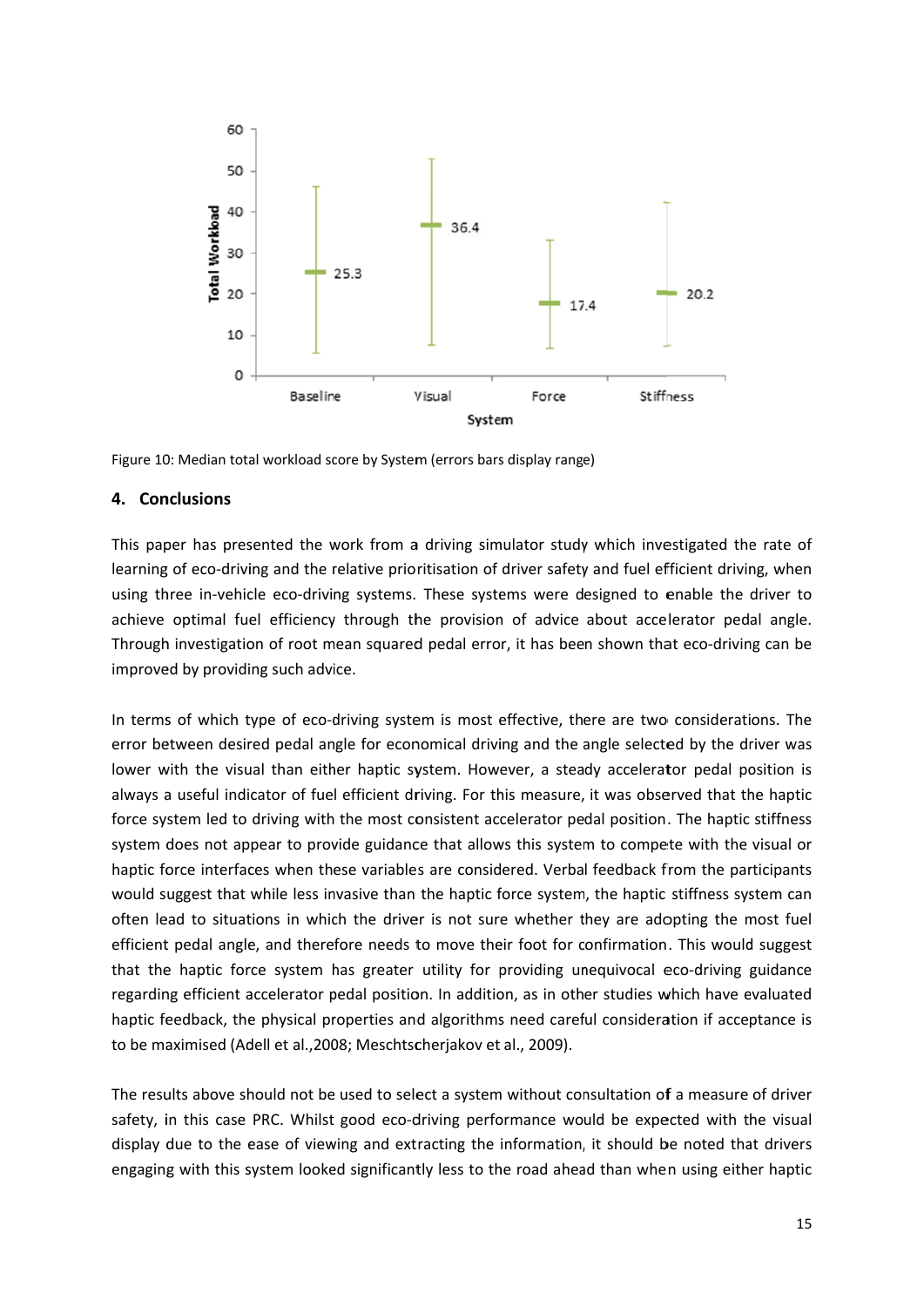pedal interface. This likely means that drivers are more distracted from the primary driving task when using the visual eco-driving system and thus there are potentially greater negative impacts on driver safety in those cases where a safety‐critical event happens in the driver's forward view. Visual distraction has been found to lead to increases in lateral deviation and also a tendency in drivers to decrease pressure on the accelerator (Merat and Jamson, 2008; Engstrom, Johansson and Ostlund, 2005). The lifting of the accelerator pedal when looking at the visual system could encourage a "chicken and egg" scenario where drivers are locked into a vicious circle of fluctuating pedal pressure. Encouragingly, there was evidence to suggest that drivers look at the road ahead for longer when using a haptic eco-driving interface than no interface, perhaps due to a reduced need to consult the speed and rev displays on the vehicle dashboard. Kircher, Fors and Ahlstrom (2014) recommend that intermittent visual eco-driving information is recommended over continuous information as it leads to shorter dwell times. However, even though a haptic solution might be the preferred option in the context of gaze direction, the additional cognitive distraction that such a system might impose on a driver (drivers may be thinking about the haptic system whilst looking at the road ahead) was not evaluated in this study. Even though in this study drivers reported less workload when using the haptic advice, other studies have reported greater gaze concentration towards the road centre (Engström, Johansson, and Östlund, 2005; Recarte and Nunes, 2003) under cognitive distraction. More importantly, reaction time to events which occur in the forward scene has been found to increase.

Overall, repetition had little effect on drivers' ability to follow the eco-driving guidance. There was no improvement in pedal error across three repetitions of an identical hill‐driving scenario. This was true regardless of the type of eco-driving system considered. This result implies that drivers are not able to improve their eco-driving performance over just three repetitions of a scenario in which ecodriving guidance is provided. It could also be that further improvement was not possible (the error values were less than 4%); alternatively, it could be that providing repetitive guidance leads drivers to ignore the eco-driving advice or assume that they can perform effectively without it. This application of acquired knowledge and the apparent neglect of eco-driving information over time may argue for the provision of eco-driving guidance during the learning phase of an eco-driving task, which then fades away or increases in specificity as an individual becomes adept at eco-driving. This could avoid potentially annoying the driver with feedback that has little use to them, whilst keeping them motivated to be a 'good eco-driver'. A system that reintroduces eco-driving support upon detection of deterioration in performance may also capture a driver's attention more effectively for both the eco-driving information and the task. Wada et al. (2011) argue that the long term success of eco-driving displays relies partly on ensuring that the system adapts to drivers' skills. These authors argue that factors such as boredom and low motivation may lead to reduced use of eco driving displays by drivers, but that matching the skill required for interacting with the system with that of drivers ensures the long term use of the display.

Drivers displayed poorer adherence to eco-driving advice (observed as large pedal errors) when driving in high density traffic. This suggests that when the demand and safety‐criticality of the driving task increases, drivers choose to pay less attention to the need to save fuel. The fact that this has been observed in a simulated environment may mean that the prioritisation of driver safety is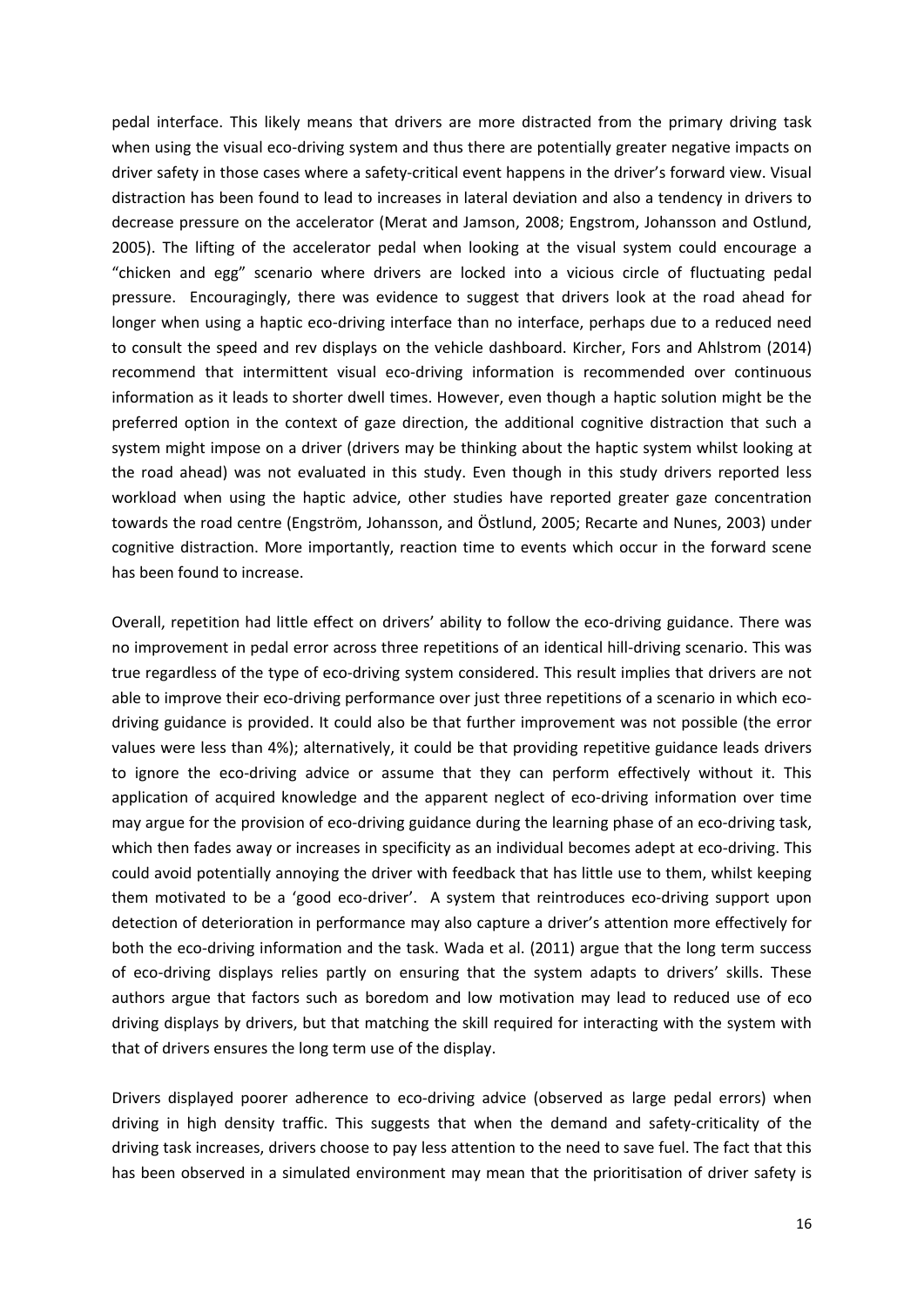even more emphatic during real-world driving. If drivers prioritise safety over eco-driving, it would be expected that the time spent looking at the road centre not only increases with increasing traffic density, but perhaps also increases to a larger extent when interacting with a visual eco-driving system. Both of these predictions were observed in this study, with the increase in time spent looking at the road centre between the high and low density conditions almost twice as large for the visual interface compared to the two haptic interfaces. This would suggest that not only do drivers increase their focus on safe driving during times of high demand, but also that they are aware to some extent that the visual display causes high distraction, and therefore they need to re-direct their visual attention to a greater extent than when using a haptic interface. This is encouraging because it implies that if a visual eco-driving system is installed in their vehicle, drivers may be able to manage their interaction with it to maintain their safety. Similar results regarding drivers' ability to self-regulate their workload were found by Kircher et al. (2014); their results suggest that when the visual demand of the traffic situation was low, drivers looked at a display more quickly, more often and for a longer time than when the visual demand was higher. They argue that this is a strong indication that drivers consider the traffic situation before they glance at a display. However, driving events can unfold at a very rapid rate and if attending to a display disrupts normally glance patterns, safety could be compromised. However, a cautionary note should be added regarding visual displays that offer intermittent advice. This bottom‐up (stimulus‐driven) capture of attention has been reported in numerous laboratory studies and is hypothesised to be a "hard‐wired" reaction in order to be able to response quickly to new objects entering the visual field (Yantis & Hillstrom, 1994).

The subjective feedback on workload experienced during the use of each eco-driving system tends to favour the haptic force system, with particularly poor ratings given for the visual interface. The workload ratings from the NASA-TLX showed that the visual display created highest mental demand, physical demand, temporal demand, effort and frustration. Interestingly, despite the evidence of better objective performance (indexed by root mean squared pedal error) with the visual system, when compared with the two haptic systems, participants rated their overall performance lower with the visual system. This is encouraging as it suggests that the provision of haptic pedal guidance does not add unnecessary load to the driver. The haptic force system tended to achieve better ratings than the haptic stiffness system. The drivers appear to be unaware of the extent to which this more subtle eco-driving system was improving their fuel efficiency. A system that provides guidance through the same modality as normal driving (i.e. through the accelerator pedal) is perhaps deemed more intuitive.

In summary, drivers require assistance to successfully modulate accelerator usage to optimise their fuel-efficiency. The provision of constant guidance on 'green' accelerator pedal position is an effective method for improving a driver's eco-driving performance. The availability of continuous feedforward information allowed drivers to not only minimise their error relative to optimum ecodriving performance, but also to decrease the variation in their performance. Guidance provided by a visual display on the dashboard was the most effective for minimising the difference between desired and achieved accelerator pedal position. This unambiguous presentation modality is easily understood and responded to. However, there is substantial evidence that this modality creates increased distraction from the primary driving task, thus highlighting a potential risk from visual only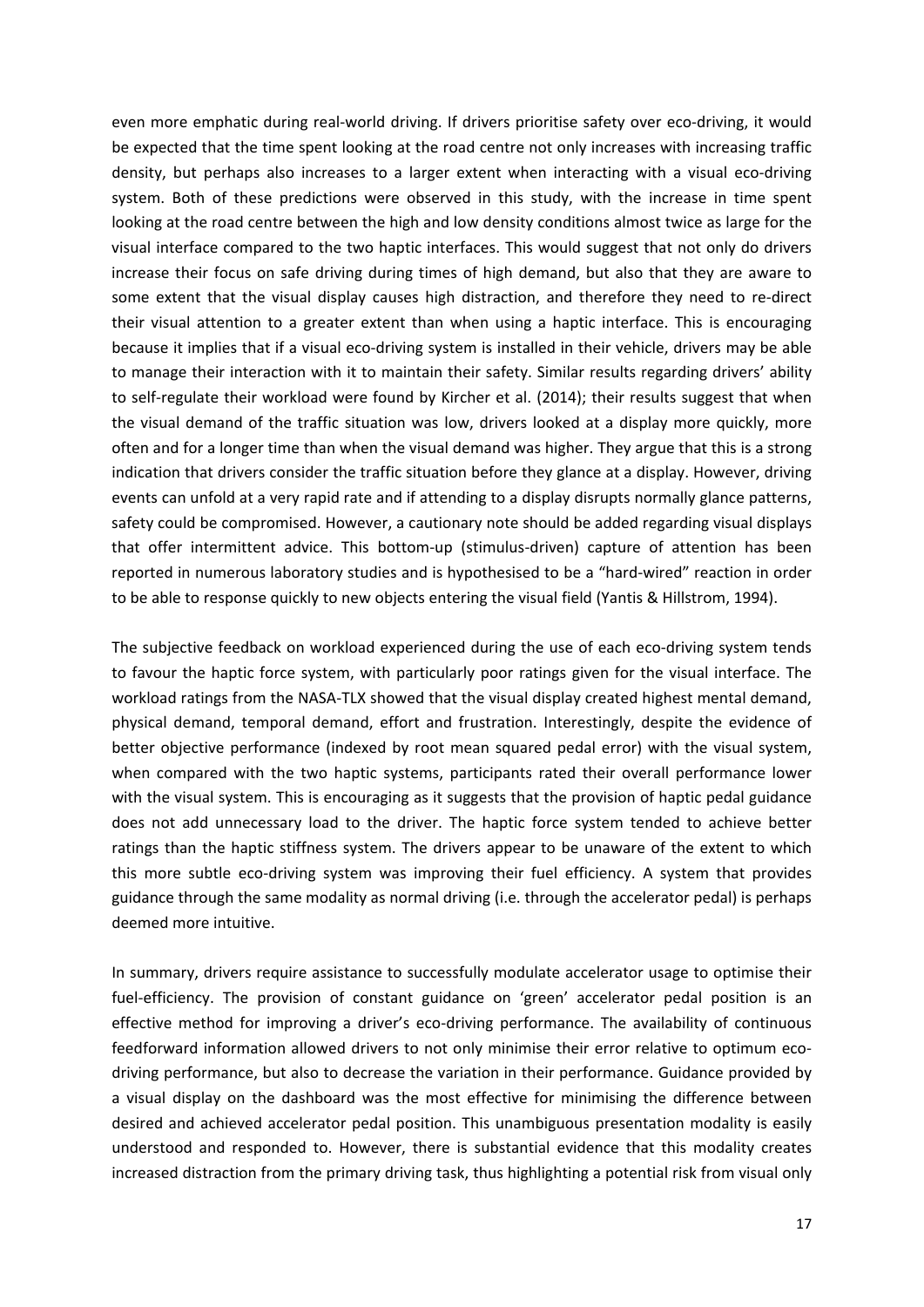presentation. Furthermore, perceived workload ratings suggest that interacting with the visual display can be difficult, even though it produces high levels of eco‐driving performance.

A haptic force system was most effective for minimising accelerator pedal position variation during an eco-driving task. Drivers found the unequivocal guidance regarding optimum pedal position to be a useful cue in managing their eco-driving performance. The haptic stiffness system guidance appears to be too subtle to minimise errors to the extent possible with the two competing systems. Both haptic displays fared well in terms of perceived workload. The observation of lower workload relative to those situations when the driver attempts to improve their fuel efficiency without guidance highlights the impressive impact of this modality on driving performance. The best compromise might be to develop an eco-driving system that provides both visual and haptic force guidance. The redundant information presentation method might act to reduce visual distraction by the dashboard display, whilst offering the clarity and comprehensibility of the two most effective means of communicating eco-driving information.

With regards to learning, there is little evidence to suggest that a driver's interaction with the accelerator pedal can be significantly improved (with three instances of the same eco-driving scenario). This would support the provision of continuous information; given the potential for distraction, it might be preferable to provide continuous eco-driving guidance, but only during a range of carefully selected 'eco-driving scenarios' i.e. those where substantial improvements in fuel economy are possible. Alternatively an eco-driving system that is supported by a workload manager (see e.g. Hibberd, Jamson, and Carsten, 2013) which regulates when non-critical information is presented to a driver, dependent on driver workload, may warrant further investigation.

Finally, drivers showed poor adherence to the eco-driving advice during high traffic density driving. In high workload scenarios, drivers appear to be prioritising safe driving over fuel efficient performance. An eco-driving system could vary the presentation of advice such that it does not present unnecessary and potentially distracting information to the driver when they are unlikely to engage with it. It would be necessary to do a more extensive examination of those driving scenarios in which driver and passenger safety is likely to be prioritised over adherence to eco-driving information. This recommendation holds true for each of the three eco-driving displays tested. However, it is more pertinent with the visual display, where drivers have shown a more marked increase in time spent looking at the road during the transition from low to high workload driving, which is indicative of a greater neglect of the eco-driving information. The discovery that drivers tend to direct their gaze towards the road more during high density traffic than low density traffic implies that they are able to take some responsibility for their own distraction. This is encouraging given those situations where only visual presentation of eco-driving feedforward guidance is possible (i.e. no haptic provision).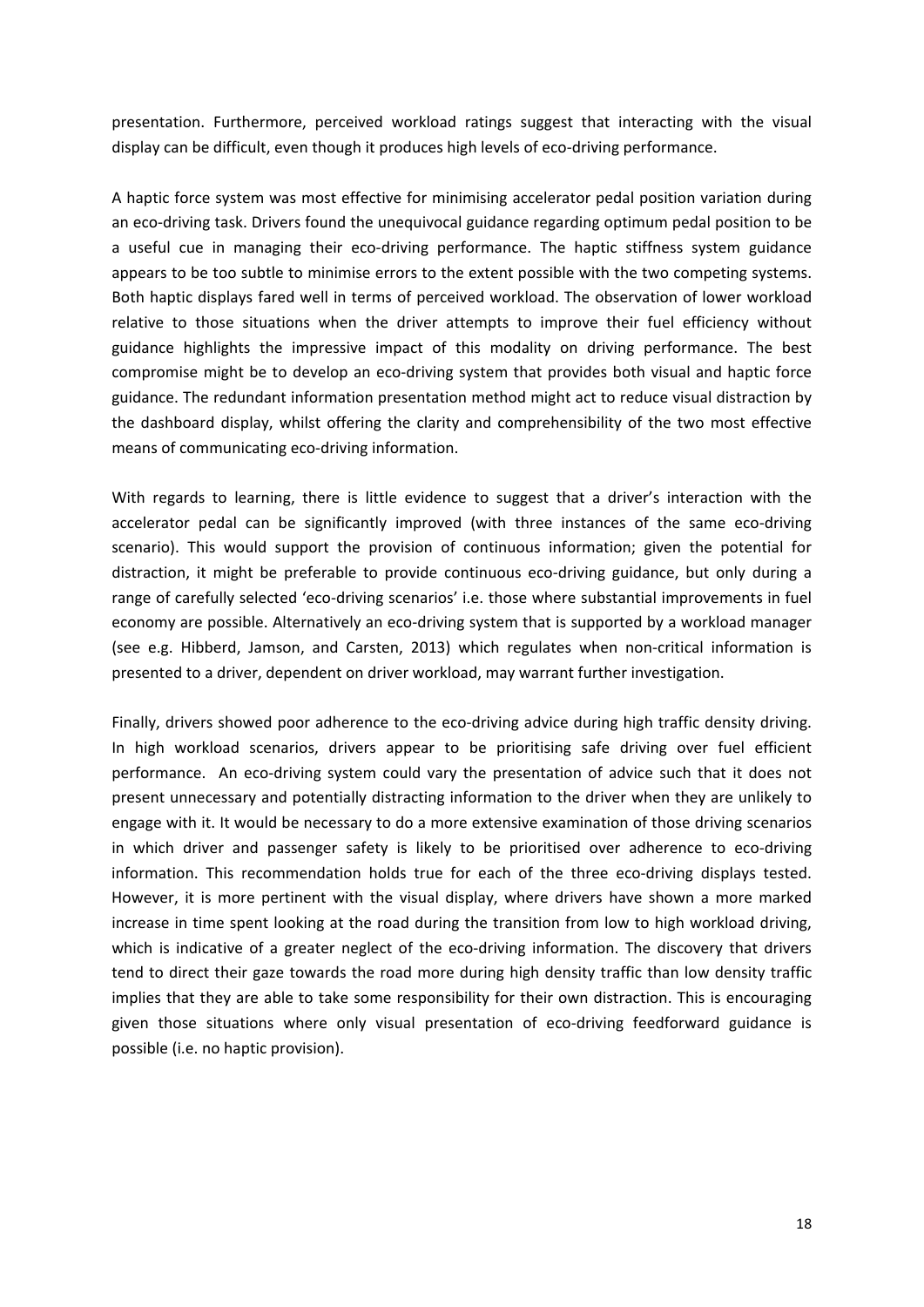Adell, E., Varhelyi, A., and Hjalmdahl, M. (2008). Auditory and haptic systems for in‐car speed management – A comparative real life study. Transportation Research Part F: Traffic Psychology and Behaviour, 11(6), pp.445–458.

Baddeley, A.D. (2006). Working memory: An overview. In S.L. Pickering (Ed.), Working memory and education (pp. 3‐26). Burlington, MA: Elsevier Inc.

Barth, M. and Boriboonsomsin, K. (2009). Energy and Emissions Impacts of a Freeway-Based Eco-Driving System. Transportation Research Part D: Transport and Environment, 14(6), pp. 400–410.

Beusen, B., Broekx, S., Denys, T., Beckx, C., Degraeuwe, B., Gijsbers, M. Scheepers, K. Govaerts, L. Torfs, R. and Panis, L. I. (2009). Using on‐board logging devices to study the longer‐term impact of an eco-driving course. Transportation Research Part D: Transport and Environment, 14(7), pp. 514–520.

Birrell, S. A., Young, M. S. and Weldon, A. M. (2013). Vibrotactile pedals: provision of haptic feedback to support economical driving. Ergonomics*,* 56**,** pp. 282‐292.

Deroo, M., Hoc, J-M. and Mars, F. (2012). Influence of risk exception on haptically cued corrective manoeuvres during near lane departure. Ergonomics, 55, pp. 465‐475.

Duncan, J., Williams, J. and Brown, I. (1991). Components of driving skill: experience does not mean expertise, Ergonomics, 34, pp. 919–937.

Engström, J., Johansson, E., and Östlund, J. (2005). Effects of visual and cognitive load in real and simulated motorway driving. Transportation Research Part F: Traffic Psychology and Behaviour, 8, pp. 97–120.

Fitts, P.M. and Posner, M.I. (1967). Human performance. Brooks/Cole, Belmont, CA.

Gonder, J., Earleywine, M. and Sparks, W. (2011). Final Report on the Fuel Saving Effectiveness of Various Driver Feedback Approaches. Milestone report for the National Renewable Energy Laboratory. Task No. FC10.2700. Retrieved from: http://www.afdc.energy.gov/uploads/publication/Final\_Report\_on\_the\_Fuel\_Saving\_Effectiveness of Various Driver Feedback Approaches.pdf.

Hart, S. G. (2006). NASA-Task Load Index (NASA-TLX); 20 years later. In Proceedings of the Human Factors and Ergonomics Society 50th Annual Meeting (pp. 904‐908). Santa Monica, CA: Human Factors & Ergonomics Society.

Hibberd, D.L., Jamson, S.L. and Carsten, O.M.J. (2013). Mitigating the effects of in‐vehicle distractions through use of the Psychological Refractory Period paradigm. Accident Analysis Prevention, 50, pp. 1096–1103.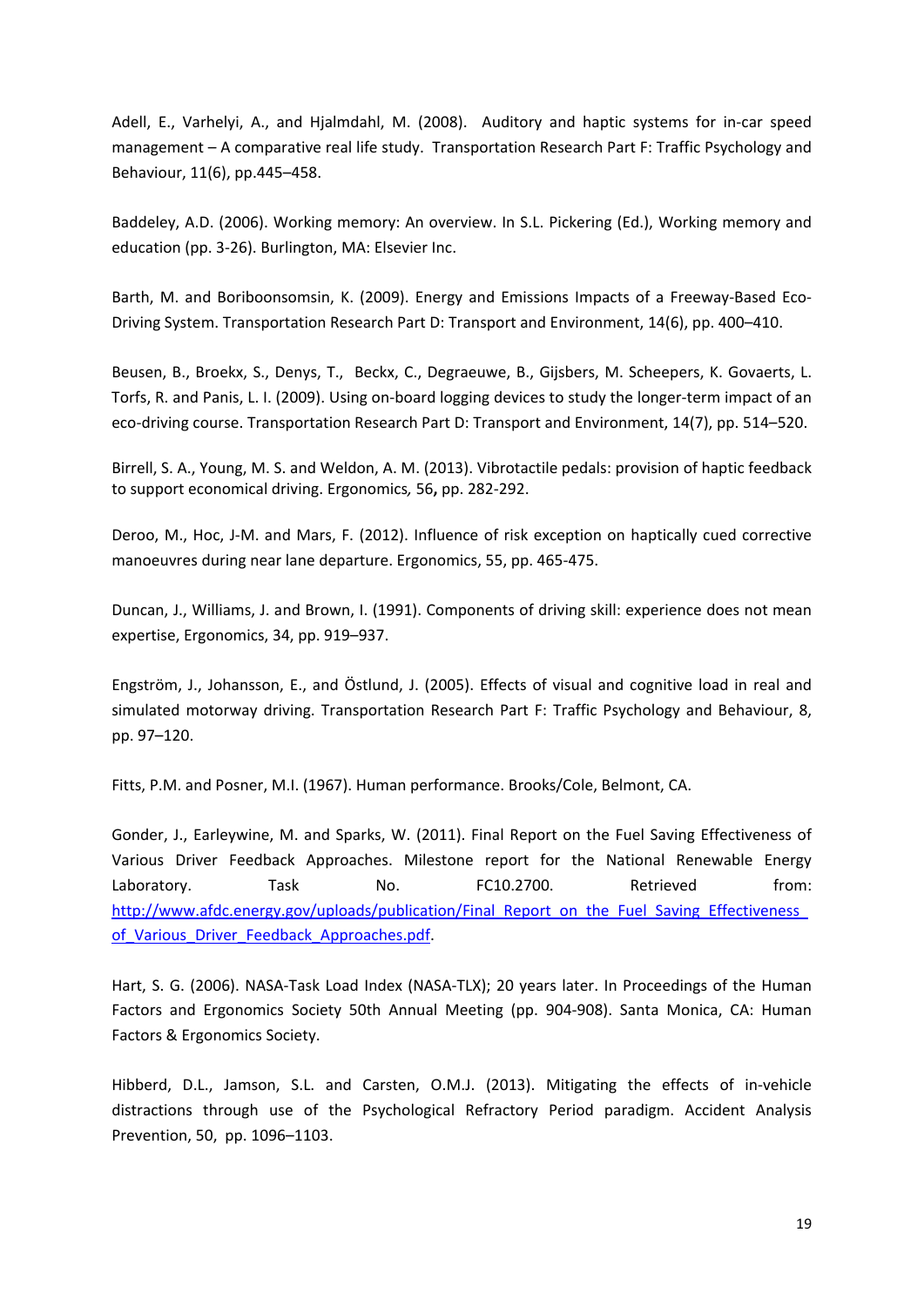James, W. (1890). Principles of psychology. Holt, New York.

Kircher, K., Fors, C. and Ahlstrom, C. (2014). Continuous versus intermittent presentation of visual eco‐driving advice. Transportation Research Part F: Traffic Psychology and Behaviour: 24, pp. 27–38

Lee, J.D., Mcgehee, D.V., Brown, T. and Nakamoto, J. (2007), Driver sensitivity to brake pulse duration and magnitude. Ergonomics, 50, 828‐836.

Merat, N. and Jamson, H. (2008). The effect of stimulus modality on signal detection: Implications for assessing the safety of in‐vehicle technology. Human Factors, (14), pp. 145‐158.

Meschtscherjakov, A., Wilfinger, D., Scherndl, T., Tscheligi, M. (2009). Acceptance of Future Persuasive In‐Car Interfaces, Towards a More Economic Driving Behaviour. Proceedings of the First International Conference on Automotive User Interfaces and Interactive Vehicular Applications, Essen, Germany.

Michon, J. A. (1985). A critical view of driver behaviour models: What do we know, what should we do? New York: Plenum Press.

Mollenhauer, M.A. Lee, J. Cho, K. Hulse, M.C. Dingus, T.A. (1994). The effects of sensory modality and information priority on in‐vehicle signing and information systems. Proceedings of the Human Factors and Ergonomics Society Annual Meeting, 38, pp. 1072–1076.

Mulder, M., Mulder, M., van Passen, M.M. and Abbink, D. (2008), Haptic gas pedal feedback. Ergonomics, 51, 1710‐1720.

Rakausas, M. E., Graving, J.S., Manser, M.P. and Jenness, J.W. (2010). Determining the Accuracy and Acceptance of Using Driver Interface Display Components and Fuel Economy Information Types. Proceedings of the Human Factors and Ergonomics Society, 54th Annual Meeting, 1536‐1540.

Renge, K., (1980). The effects of driving experience on a driver's visual attention. An analysis of objects looked at: using the 'verbal report' method. International Association of Traffic Safety Sciences Research, 4, pp. 95–106.

Recarte, M., and Nunes, L. (2003). Mental workload while driving: Effects on visual search, discrimination, and decision making. Journal of Experimental Psychology: Applied, 9, 119–137.

Shiffrin, R.M. and Schneider, W. (1977). Controlled and automatic human information processing: II. Perceptual learning, automatic attending and a general theory. Psychological Review, Vol 84(2), pp.127‐190.

Shinar, D., Meir, M., and Ben-Shoham, I. (1998). How automatic is manual gearshifting? Human Factors, 40(4), pp.647‐654.